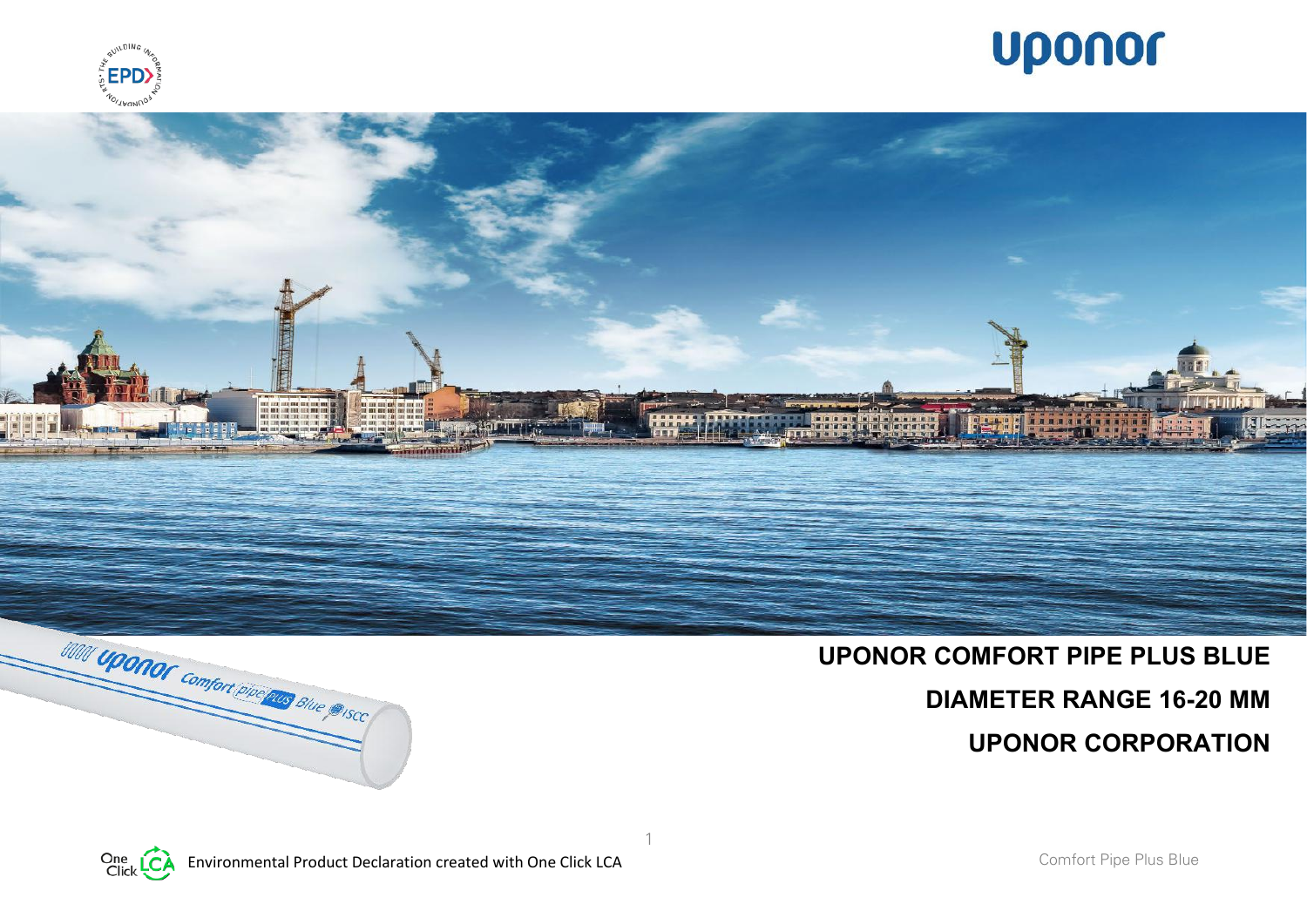



# **GENERAL INFORMATION**

# **MANUFACTURER INFORMATION**

| <b>Manufacturer</b>    | Uponor Oyj             |
|------------------------|------------------------|
| <b>Address</b>         | Ayritie 20             |
| <b>Contact details</b> | gian.wang@uponor.com   |
| <b>Website</b>         | https://www.uponor.se/ |

# **PRODUCT IDENTIFICATION**

| <b>Product name</b>           | Comfort Pipe Plus Blue                |
|-------------------------------|---------------------------------------|
| <b>Additional</b><br>label(s) | N/A                                   |
| Product number /<br>reference | 1126541, 1126542                      |
| Place(s) of<br>production     | Nordanövägen 2, 73061, Virsbo, Sweden |

#### **The Building Information Foundation RTS sr**

EPDs within the same product category but from different programmes may not be comparable.

Laun Mrs

Jukka Seppänen RTS EPD Committee Secretary

Laura Apilo Managing Director

2



# **EPD INFORMATION**

The EPD owner has the sole ownership, liability, and responsibility for the EPD. Construction products EPDs may not be comparable if they do not comply with EN 15804 and if they are not compared in a building context.

| <b>EPD program</b><br>operator   | Rakennustietosäätiö RTS, Building Information<br>Foundation RTS, Malminkatu 16 A, A00100<br>Helsinki, Finland http://cer.rts.fi              |
|----------------------------------|----------------------------------------------------------------------------------------------------------------------------------------------|
| <b>EPD standards</b>             | This EPD is in accordance with EN 15804+A2 and<br>ISO 14025 standards.                                                                       |
| <b>Product category</b><br>rules | The CEN standard EN 15804 serves as the core<br>PCR. In addition, the RTS PCR (English version,<br>22.12.2020) is used.                      |
| <b>EPD author</b>                | Dr. Qian Wang, Uponor Corporation                                                                                                            |
| <b>EPD verification</b>          | Independent verification of this EPD and data,<br>according to ISO 14025:<br>$\Box$ Internal certification $\boxtimes$ External verification |
| <b>Verification date</b>         | 10.03.2022                                                                                                                                   |
| <b>EPD</b> verifier              | Silvia Vilčeková, Silcert, s.r.o.                                                                                                            |
| <b>EPD number</b>                | RTS_178_22                                                                                                                                   |
| <b>ECO Platform nr.</b>          |                                                                                                                                              |
| <b>Publishing date</b>           | March 24, 2022                                                                                                                               |
| <b>EPD valid until</b>           | March 24, 2027                                                                                                                               |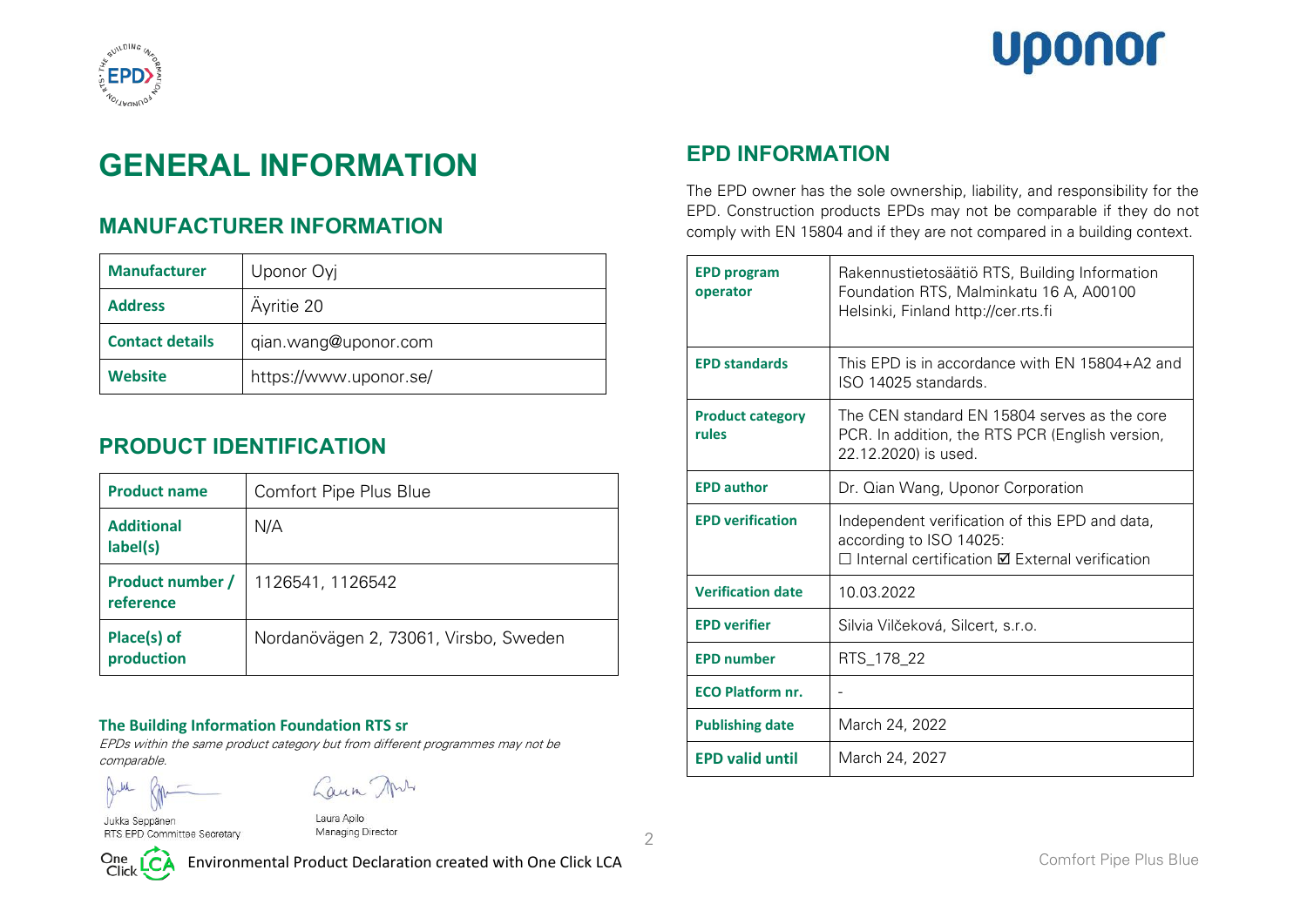



# **PRODUCT INFORMATION**

# **PRODUCT DESCRIPTION**

As one of the leading suppliers of plastic pipe systems, Uponor attaches great importance to product development. The new Uponor Comfort Pipe PLUS Blue is manufactured based on the innovative UAXTM Technology and renewable materials. This production process is the latest step in the consistent further development of the PE-Xa pipe, now in existence for over forty years.

## **PRODUCT APPLICATION**

Uponor Comfort Pipe PLUS Blue is a pipe used for heating applications as under floor heating systems. The pipe is equipped with a hook fastening tape wound wrapped around it. When the pipe is pressed into the correct position against the special laminated panel used for the installation, the hooks catch the foil loops and secure the pipe, guaranteeing maximum fixture.

## **TECHNICAL SPECIFICATIONS**

Uponor Comfort Pipe PLUS Blue is a pipe with an oxygen diffusion barrier. This barrier consists of a layer of ethyl vinyl alcohol (EVOH) extruded on the outside of the PEX pipe. The outermost layer is polyethylene (PE). This layer is very flexible and does not affect the flexibility and pliability of the basic pipe. Renewable PE raw material for the pipe is based on the Bornewables™ product range supplied by Borealis. These raw materials are made using sustainably sourced renewable feedstocks derived solely from waste and residue vegetable oils, such as used cooking oil and residues from vegetable oil processing. The residue from vegetable oil processing consists of rancid fat that has to be removed to produce food-grade oil. The used cooking oil, entirely waste and residues in origin, is a waste stream collected from restaurants and the food industry. The waste and residue raw materials that are used to produce our feedstock are no longer fit for human consumption, and as such, do not impact food security.

## **PRODUCT STANDARDS**

Uponor Comfort Pipe PLUS Blue fulfils the requirements for oxygen diffusion resistance as per DIN 4726 and ISO 17455.

# **PHYSICAL PROPERTIES OF THE PRODUCT**

**Pipe layers** 



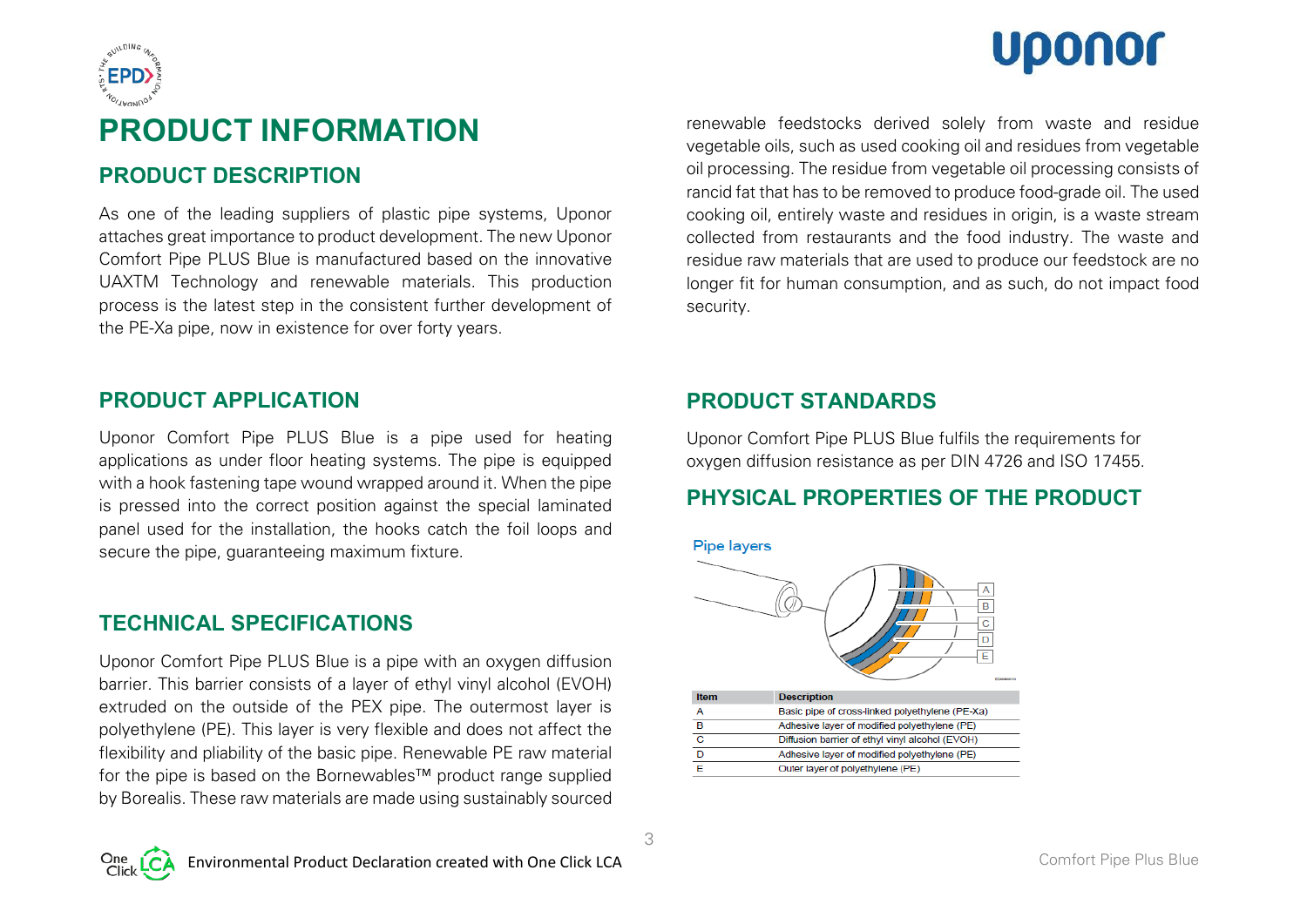

# **Uponor**

# **PRODUCT RAW MATERIAL COMPOSITION**

| <b>Material</b>                                                   | <b>Amount</b><br>℅ |                  | <b>Origin</b>     |                 |         |
|-------------------------------------------------------------------|--------------------|------------------|-------------------|-----------------|---------|
|                                                                   |                    | <b>Renewable</b> | Non-<br>renewable | <b>Recycled</b> |         |
| Renewable<br>-based<br>High<br>Density<br>Polyethyle<br>ne (HDPE) | 97                 | X                |                   | X               | Sweden  |
| Others                                                            | 3                  |                  | X                 |                 | Belgium |
| Total                                                             | 100%               | -                |                   |                 |         |

# **PRODUCT RAW MATERIAL MAIN COMPOSITION**

| <b>Raw material category</b> | Amount, mass-% | <b>Material origin</b> |
|------------------------------|----------------|------------------------|
| <b>Bio-based materials</b>   | 97             | Sweden                 |
| Fossil materials             |                | Fl                     |

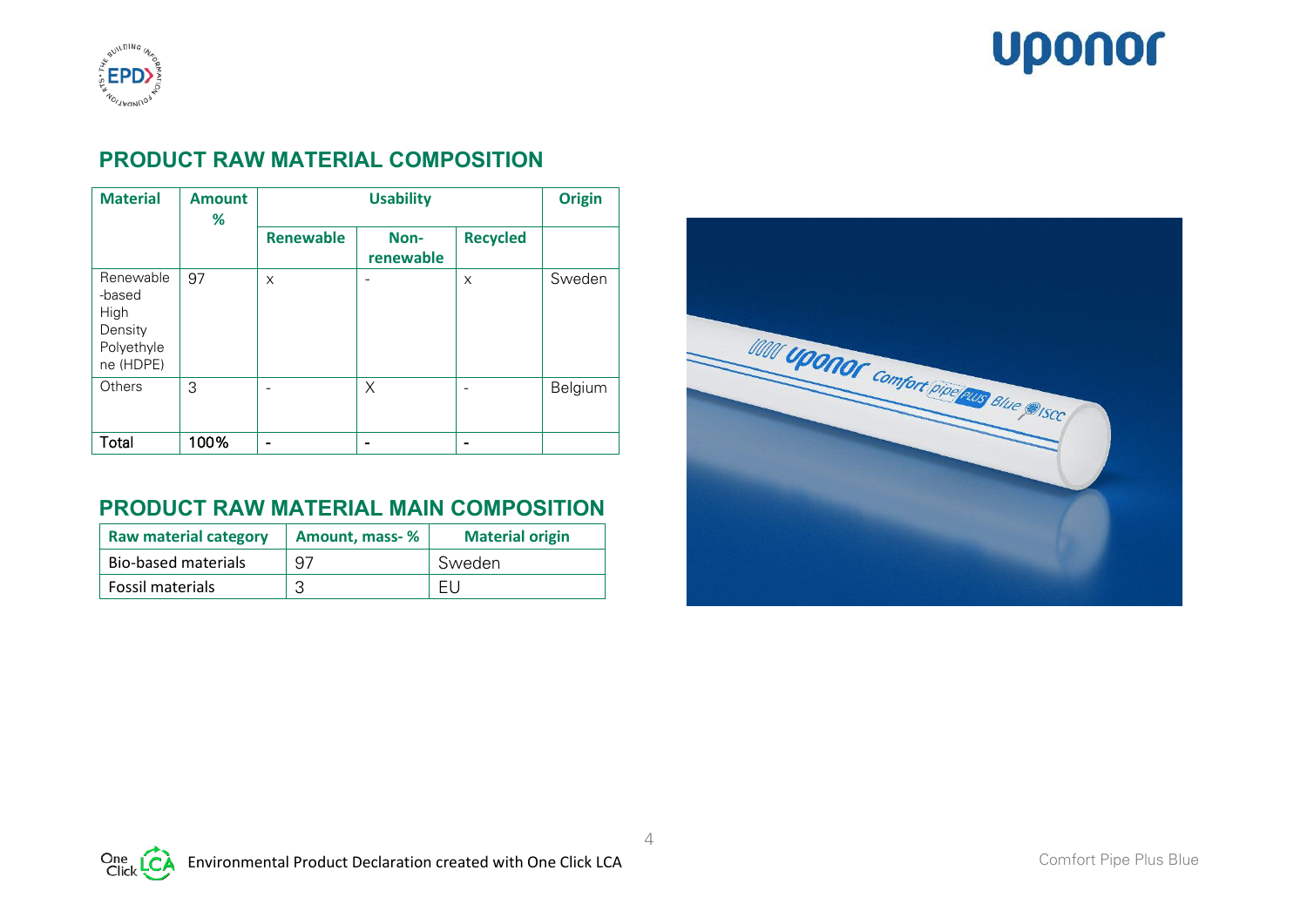



# **PRODUCT LIFE-CYCLE**

# **MANUFACTURING AND PACKAGING (A1-A3)**

Uponor Comfort Pipe PLUS Blue is a pipe, manufactured by polyethylene (PE), crosslinking additive and stabilizers. The materials are mixed after which the mix is fed into an extruder where the material melts and is crosslinked. The crosslinked pipe is calibrated to correct dimension, cooled, coiled and packaged. The finished product is packed with plastic films, end caps and papers. Ready and packed products are supplied to construction site on pallets.

# **TRANSPORT AND INSTALLATION (A4-A5)**

Transportation impacts occurred from final products delivery to construction site (A4) cover fuel direct exhaust emissions, environmental impacts of fuel production, as well as related infrastructure emissions.

The transportation distance is defined according to the PCR. Average distance of transportation from production plant to building site is based on the actual sales average figures of the company in of the local markets and the transportation method is assumed to be lorry. Vehicle capacity utilization volume factor is assumed to be 100 which means full load. In reality, it may vary but as role of transportation emissions in total results is small, the variety in load is assumed to be negligible. Empty returns are not taken into account as it is assumed that return trip is used by the transportation company to serve the needs of other clients. Transportation does not cause losses as product are packaged properly. Also, volume capacity utilisation factor is assumed to be <1 for the nested

packaged products. Each wooden pallet is assumed to be re-used for 120 times based on the actual re-use scenarios.

Environmental impacts from installation into the building include a 0,16% product installation loss, waste packaging materials (A5) and release of biogenic carbon dioxide from wood pallets. The impacts of material production, its processing and its disposal as installation waste are also included.

# **PRODUCT USE AND MAINTENANCE (B1-B7)**

This EPD does not cover the use phase. Air, soil, and water impacts during the use phase have not been studied.

# **PRODUCT END OF LIFE (C1-C4, D)**

Since the consumption of energy and natural resources is negligible for disassembling of the end-of-life product, the impacts of demolition are assumed zero (C1). The end-of-life product is assumed to be sent to the closest facilities by lorry and is assumed to be 50 km away (C2). 100% of the end-of-life product is collected separately from the demolition site while 63% sent to recycling and 36% to incineration facilities (C3). Only 1% of the end-of-life product goes to landfill (C4). Due to the recycling and incineration potential of Polyethylene, the end-of-life product is converted into the recycled PE while energy and heat is produced from its incineration (D). The benefits and loads of waste packaging materials in A5 are also considered in module D.

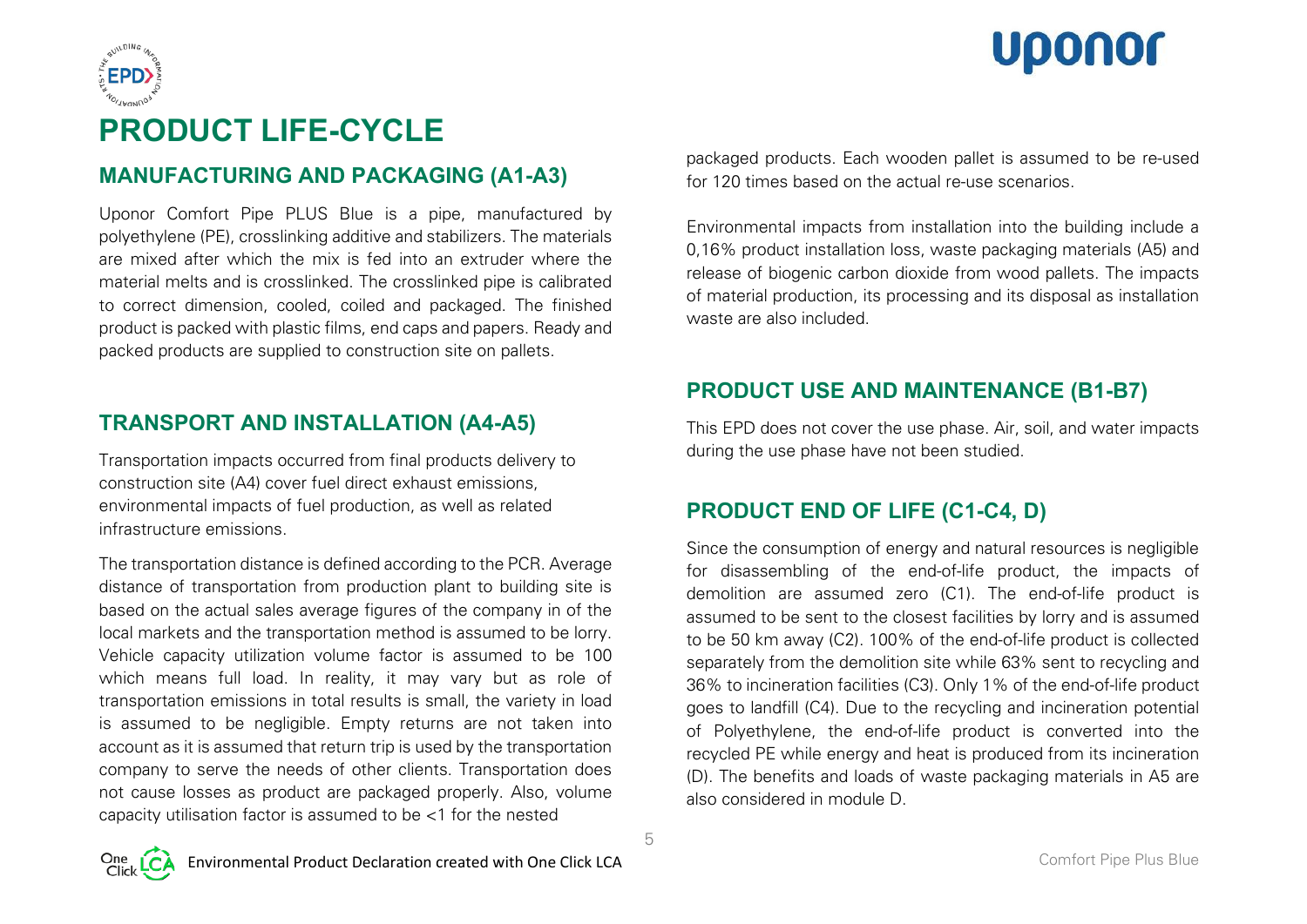



# **LIFE-CYCLE ASSESSMENT**

# **LIFE-CYCLE ASSESSMENT INFORMATION**

**Period for data** 2020

**DECLARED AND FUNCTIONAL UNIT**

| <b>Declared unit</b>          |    |
|-------------------------------|----|
| <b>Mass per declared unit</b> | kg |

# **BIOGENIC CARBON CONTENT**

Product's biogenic carbon content at the factory gate

| Biogenic carbon content in product, kg C             |  |
|------------------------------------------------------|--|
| Biogenic carbon content in packaging, kg $C$   0.017 |  |

# **SYSTEM BOUNDARY**

This EPD covers the *cradle to gate* scope with following modules; A1 (Raw material supply), A2 (Transport) and A3 (Manufacturing), A4 (Transport), A5 (Assembly) as well as C1 (Deconstruction), C2 (Transport at end-of-life), C3 (Waste processing) and C4 (Disposal). In addition, module D - benefits and loads beyond the system boundary is included.

|                      | <b>Product</b><br>stage |               |              | <b>Asse</b><br>mbly<br>stage |                   |                                     |             | Use stage                                                    |                      |                                               |                                 |                   | <b>End of life</b>             | stage                   |                         |                              | <b>Beyond</b><br>the<br>system<br>boundari<br>es |           |
|----------------------|-------------------------|---------------|--------------|------------------------------|-------------------|-------------------------------------|-------------|--------------------------------------------------------------|----------------------|-----------------------------------------------|---------------------------------|-------------------|--------------------------------|-------------------------|-------------------------|------------------------------|--------------------------------------------------|-----------|
| A<br>1               | A<br>$\overline{2}$     | A<br>3        | A<br>4       | A<br>5                       | B<br>$\mathbf{1}$ | B<br>$\overline{2}$                 | B<br>3      | B<br>4                                                       | B<br>5               | B<br>6                                        | B<br>7                          | $\mathsf{C}$<br>1 | $\mathsf{C}$<br>$\overline{2}$ | $\mathbf{C}$<br>3       | $\mathsf{C}$<br>4       | D                            | D                                                | D         |
| X                    | x                       | $\mathbf{x}$  | $\mathbf{x}$ | x                            | М<br>Ν<br>D       | M<br>N<br>D                         | M<br>Ν<br>D | М<br>N<br>D                                                  | М<br>N<br>D          | М<br>N<br>D                                   | M<br>N<br>D                     | $\mathbf{x}$      | $\mathbf x$                    | $\mathbf x$             | $\mathbf{x}$            | $\mathbf{x}$                 | $\mathbf{x}$                                     | x         |
| <b>Raw materials</b> | Transport               | Manufacturing | Transport    | <b>Assembly</b>              | Use               | Maintenance<br>Modules not declared | Repair      | <b>Replacement</b><br>$\lambda$ $\lambda$ $\lambda$ $\Gamma$ | <b>Refurbishment</b> | <b>Operational</b><br>energy<br>use<br>Moduli | <b>Operational water</b><br>ose | Deconstruction    | Transport                      | <b>Waste processing</b> | Disposal<br>$A$ $A$ $D$ | Reus<br>$\ddot{\phantom{a}}$ | Recovery                                         | Recycling |

Modules not declared = MND. Modules not relevant = MNR

# **CUT-OFF CRITERIA**

The study does not exclude any modules or processes which are stated mandatory in the EN 15804:2012+A2:2019 and the applied PCR. The study does not exclude any hazardous materials or substances.

The study includes all major raw material and energy consumption. All inputs and outputs of the unit processes, for which data is available for, are included in the calculation. There is no neglected unit process more than 1% of total mass or energy flows. The module specific total neglected input and output flows also do not exceed 5% of energy usage or mass.

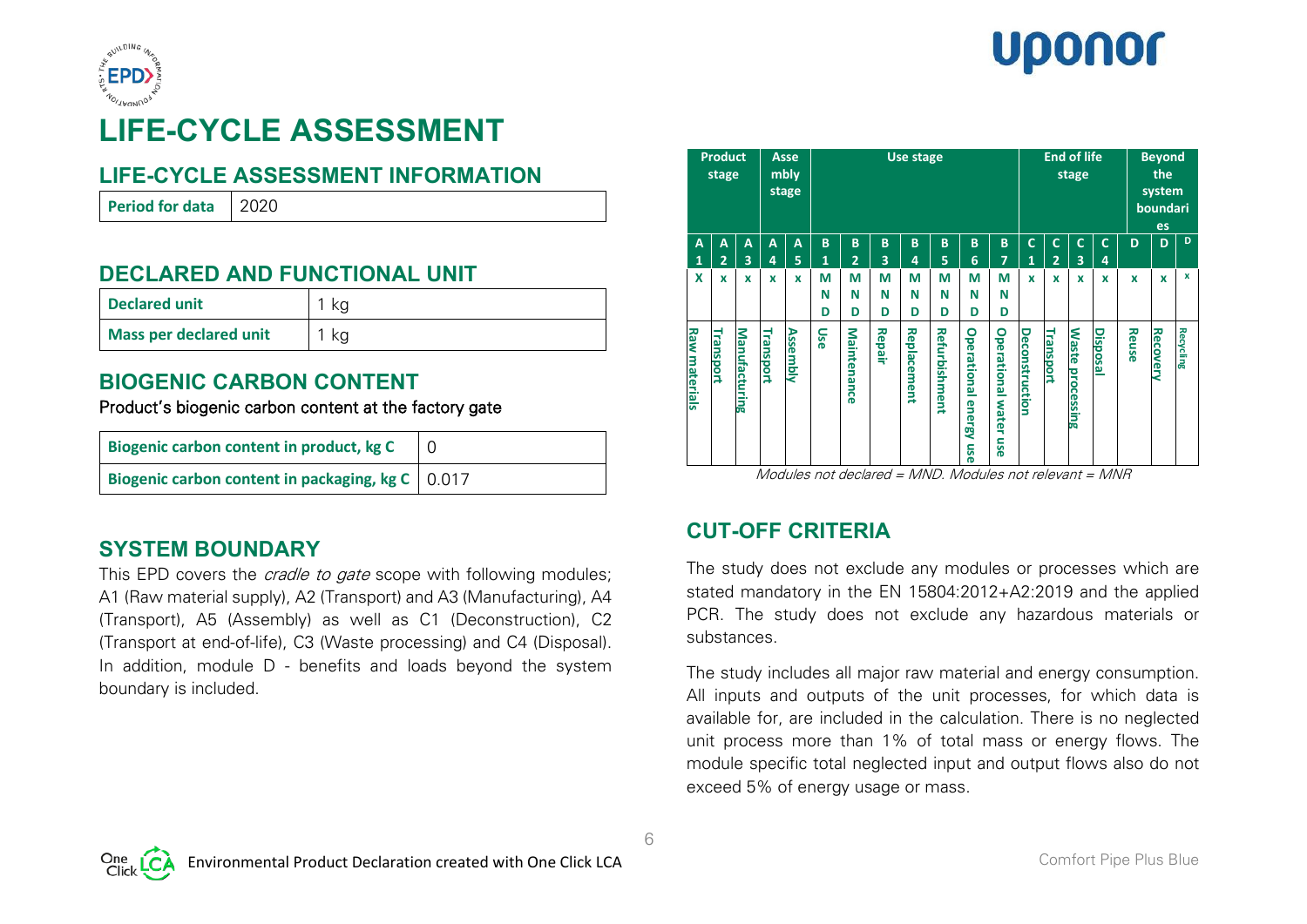# Uponor



For easier modelling and because of lack of accuracy in available modelling resources some constituents under 0,1% of product mass are excluded. These include some additives which are all present in the product only in very small amounts and have no serious impact on the emissions of the product. These raw materials include: antioxidant 1076, peroxid trigonox 145-E85, peroxid DTBP, Remafinwhite PFZ1217400. REMAFIN-WHITE. Their sum is below the cutoff criteria.

The production of capital equipment, construction activities, and infrastructure, maintenance and operation of capital equipment, personnel-related activities, energy and water use related to company management and sales activities are excluded.

# **ALLOCATION, ESTIMATES AND ASSUMPTIONS**

Allocation is required if some material, energy, and waste data cannot be measured separately for the product under investigation.

In this study, as per EN 15804, allocation is conducted in the following order;

1. Allocation should be avoided.

2. Allocation should be based on physical properties (e.g. mass, volume) when the difference in revenue is small.

3. Allocation should be based on economic values.

In this study allocation could not be avoided for raw materials, packaging, ancillary material, energy consumption and waste production as the information was only measured on factory or production process level. The inputs were allocated to studied product based on annual production volume (mass). The values for 1 kg of pipe are calculated by considering the total product weight per annual production. In the factory, several kinds of plastic pipes are produced; since the production processes of these products are similar, the annual production percentages are taken into consideration for allocation. According to the ratio of the annual production of the declared product to the total annual production at the factory, the annual total raw materials, energy consumption, packaging materials and the generated waste per the declared product are allocated. Subsequently, the product output fixed to 1kg and the corresponding amount of product is used in the calculations.

Distribution distance was calculated as a sales volume-based weighted average according to the percentage ratios for each destination point. This LCA study is conducted in accordance with all methodological considerations, such as performance, system boundaries, data quality, allocation procedures, and decision rules to evaluate inputs and outputs.

All estimations and assumptions regarding the cut off criteria and the allocation are declared in the part "Cut-off Criteria" except the estimations/assumptions below:

- Module A2, A4 & C2: Vehicle capacity utilization volume factor is assumed to be 1 which means full load. It may vary but as the role of transportation emission in total results is small, the variety in load is assumed to be negligible. Empty returns are not considered as it is assumed that return trip is used by transportation companies to serve the needs of other clients.

- Module A4: Transportation does not cause losses as products are packaged properly. Also, volume capacity utilisation factor is



7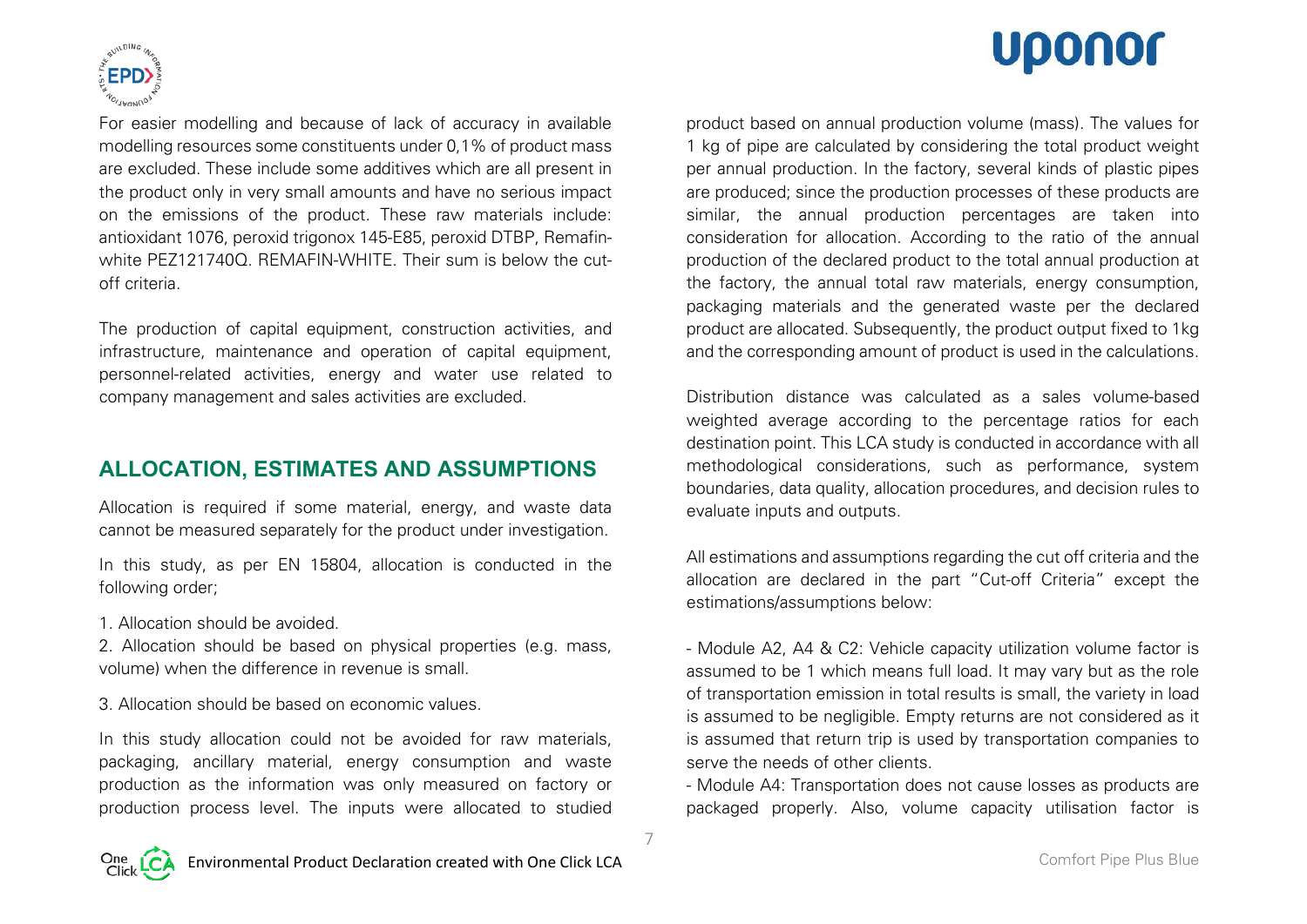# Uponor



assumed to be <1 for the nested packaged products. Additionally, transportation distances are based on average sales across Europe.

- Module A5 - 0,16% of the product is assumed to be lost as installation waste and is incinerated without energy recovery.

- Module C2: Transportation distance to waste handling facility is estimated as 50 km and the transportation method is assumed as lorry.

- Module C3, C4, D: The product undergoes separate collection and 63% is assumed to be recycled, 36% incinerated and 1% landfilled. Ash from incineration processes is assumed negligible. The recycled end-of-life materials are assumed to serve as secondary raw materials in manufacturing while the materials incinerated displace electricity and heat production.

Allocation used in Ecoinvent 3.6 environmental data sources follows the methodology 'allocation, cut-off by classification'. This methodology is in line with the requirements of the EN 15804 standard.

# **AVERAGES AND VARIABILITY**

There is no average result considered in this study since this EPD refers to one specific product produced in one production plant. Primary data represents the manufacturer's manufacturing site at Virsbo, Sweden.

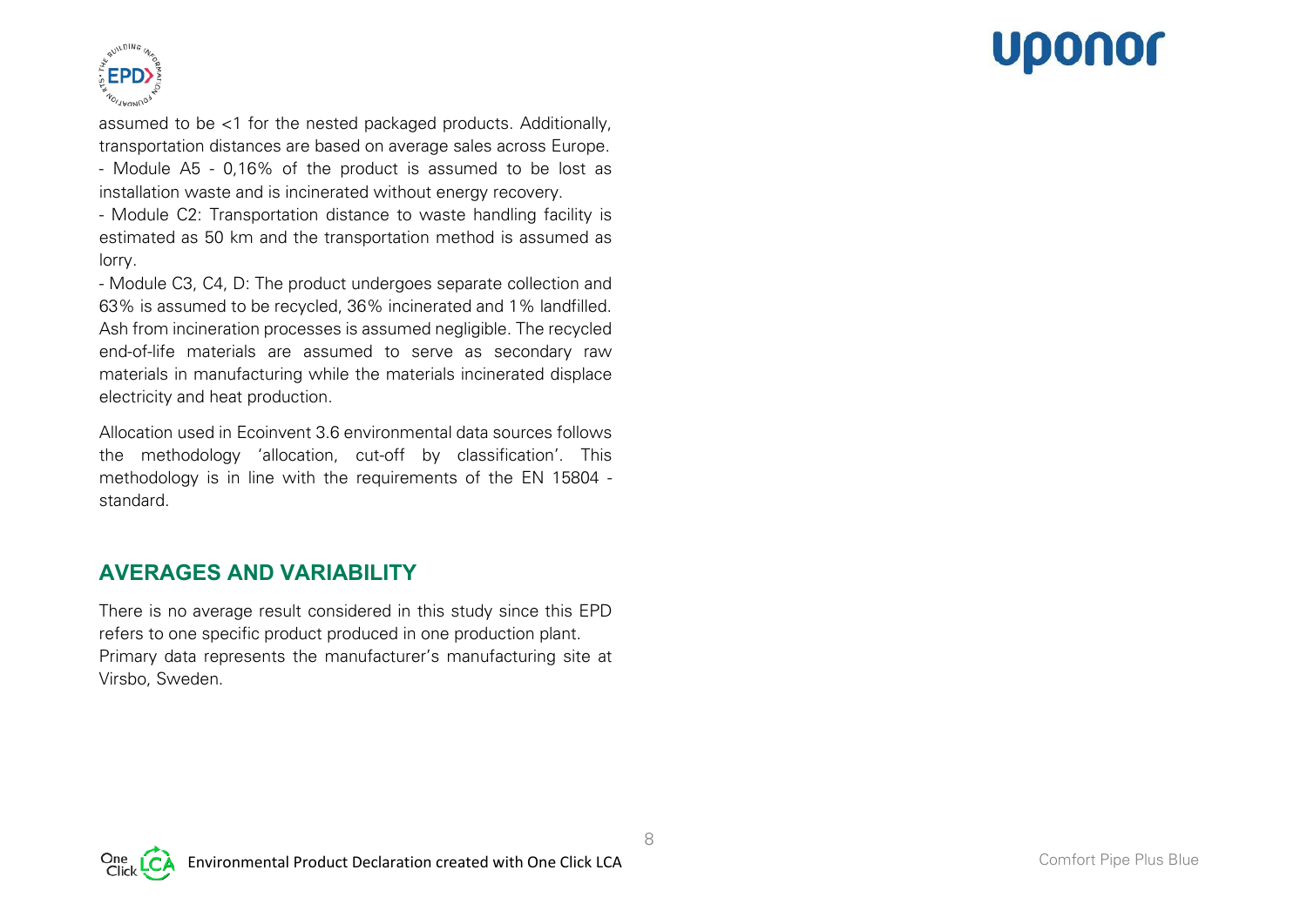



# **ENVIRONMENTAL IMPACT DATA**

Note: additional environmental impact data may be presented in annexes.

# **CORE ENVIRONMENTAL IMPACT INDICATORS – EN 15804+A2, PEF**

| <b>Impact category</b>  | <b>Unit</b>          | A1           | A2      | A3      | $A1-A3$    | A <sub>4</sub> | <b>A5</b> | <b>B1</b>  | <b>B2</b>  | <b>B3</b>  | <b>B4</b>  | <b>B5</b>  | <b>B6</b>  | <b>B7</b>  | C <sub>1</sub> | C <sub>2</sub> | C <sub>3</sub> | C <sub>4</sub> | D           |
|-------------------------|----------------------|--------------|---------|---------|------------|----------------|-----------|------------|------------|------------|------------|------------|------------|------------|----------------|----------------|----------------|----------------|-------------|
| GWP-total               | kg CO <sub>2</sub> e | $-6.48E - 2$ | 5,88E-2 | 5,84E-1 | 5.78E-1    | 2.83E-1        | 9.56E-2   | <b>MND</b> | <b>MND</b> | <b>MND</b> | <b>MND</b> | <b>MND</b> | <b>MND</b> | <b>MND</b> | 0E0            | 6,62E-3        | $-2.67E0$      | $-2,85E-2$     | $-8,77E-4$  |
| GWP-fossil              | kg CO <sub>2</sub> e | 2,03E0       | 5,87E-2 | 4,5E-1  | 2,54E0     | 2,85E-1        | 3,09E-2   | <b>MND</b> | <b>MND</b> | <b>MND</b> | <b>MND</b> | <b>MND</b> | <b>MND</b> | <b>MND</b> | 0E0            | 6,62E-3        | 3,27E-1        | 1,48E-3        | $-4,78E-3$  |
| GWP - biogenic          | kg CO <sub>2</sub> e | $-3,04E0$    | 3,93E-5 | ,34E-1  | $-2,9E0$   | 1,75E-4        | 6,47E-2   | <b>MND</b> | <b>MND</b> | <b>MND</b> | <b>MND</b> | <b>MND</b> | <b>MND</b> | <b>MND</b> | 0E0            | $3E-6$         | $-3E0$         | $-3E-2$        | 3,91E-3     |
| <b>GWP-LULUC</b>        | kg CO <sub>2</sub> e | 9,38E-1      | 1,92E-5 | 9,47E-5 | 9,38E-1    | 1,01E-4        | ,39E-5    | <b>MND</b> | <b>MND</b> | <b>MND</b> | <b>MND</b> | <b>MND</b> | <b>MND</b> | <b>MND</b> | 0E0            | 2.44E-6        | 2,23E-4        | 5,67E-8        | $-7,48E-6$  |
| Ozone depletion pot.    | kg CFC-11e           | 8,83E-8      | 1,36E-8 | 5,11E-9 | 1,07E-7    | 6,54E-8        | 2,16E-9   | <b>MND</b> | <b>MND</b> | <b>MND</b> | <b>MND</b> | <b>MND</b> | <b>MND</b> | <b>MND</b> | 0E0            | 1,45E-9        | 2,64E-8        | 3,28E-11       | $-2,09E-10$ |
| Acidification potential | mol H <sup>+</sup> e | 1,12E-2      | 2,57E-4 | 5,35E-4 | $.2E-2$    | 1,18E-3        | 1,15E-4   | <b>MND</b> | <b>MND</b> | <b>MND</b> | <b>MND</b> | <b>MND</b> | <b>MND</b> | <b>MND</b> | 0E0            | 2,77E-5        | 1,08E-3        | 9,24E-7        | $-3,81E-5$  |
| $EP-freeshwater3$       | kg Pe                | 2,25E-4      | 4,88E-7 | 5,07E-6 | 2,31E-4    | 2,47E-6        | 9,84E-7   | <b>MND</b> | <b>MND</b> | <b>MND</b> | <b>MND</b> | <b>MND</b> | <b>MND</b> | <b>MND</b> | 0E0            | 6,61E-8        | 6,05E-6        | 1,99E-9        | $-4,92E-7$  |
| EP-marine               | kg Ne                | 1.21E-2      | 7,59E-5 | ,39E-4  | $.23E - 2$ | 3.48E-4        | 2,8E-5    | <b>MND</b> | <b>MND</b> | <b>MND</b> | <b>MND</b> | <b>MND</b> | <b>MND</b> | <b>MND</b> | 0E0            | 8.04E-6        | 3,06E-4        | 5,65E-7        | $-8.81E-6$  |
| EP-terrestrial          | mol Ne               | 4,37E-2      | 8,39E-4 | 1,71E-3 | 4,62E-2    | 3,85E-3        | 2,99E-4   | <b>MND</b> | <b>MND</b> | <b>MND</b> | <b>MND</b> | <b>MND</b> | <b>MND</b> | <b>MND</b> | 0E0            | 8,89E-5        | 3,27E-3        | $3,4E-6$       | $-1,38E-4$  |
| POCP ("smog")           | kg NMVOCe            | 6,59E-3      | 2,65E-4 | 4,91E-4 | 7,35E-3    | 1,21E-3        | 1,13E-4   | <b>MND</b> | <b>MND</b> | <b>MND</b> | <b>MND</b> | <b>MND</b> | <b>MND</b> | <b>MND</b> | 0E0            | 2,78E-5        | 1,06E-3        | 1,3E-6         | $-3,32E-5$  |
| ADP-minerals & metals   | kg Sbe               | 1,18E-5      | 1,19E-6 | 3,92E-6 | .69E-5     | 7,12E-6        | 4,62E-7   | <b>MND</b> | <b>MND</b> | <b>MND</b> | <b>MND</b> | <b>MND</b> | <b>MND</b> | <b>MND</b> | 0E0            | 1,61E-7        | 4,48E-6        | 1,14E-9        | $-4,35E-8$  |
| ADP-fossil resources    | MJ                   | 1,89E1       | 9,05E-1 | 9,38E-1 | 2,07E1     | 4,36E0         | 3,77E-1   | <b>MND</b> | <b>MND</b> | <b>MND</b> | <b>MND</b> | <b>MND</b> | <b>MND</b> | <b>MND</b> | 0E0            | 9,88E-2        | 3,6E0          | 2,51E-3        | $-1,69E-1$  |
| Water use $^{2)}$       | $m^3$ e depr.        | <b>1E0</b>   | 3,3E-3  | 2,54E-2 | 1,03E0     | 1,55E-2        | A4E-2     | <b>MND</b> | <b>MND</b> | <b>MND</b> | <b>MND</b> | <b>MND</b> | <b>MND</b> | <b>MND</b> | 0E0            | 4,09E-4        | $7,7E-2$       | 1,11E-4        | $-2,13E-3$  |

1) GWP = Global Warming Potential; EP = Eutrophication potential; POCP = Photochemical ozone formation; ADP = Abiotic depletion potential. 2) EN 15804+A2 disclaimer for Abiotic depletion and Water use and optional indicators except Particulate matter and Ionizing radiation, human health. The results of these environmental impact indicators shall be used with care as the uncertainties on these results are high or as there is limited experienced with the indicator. 3) Required characterisation method and data are in kg P-eq. Multiply by 3,07 to get PO4e.

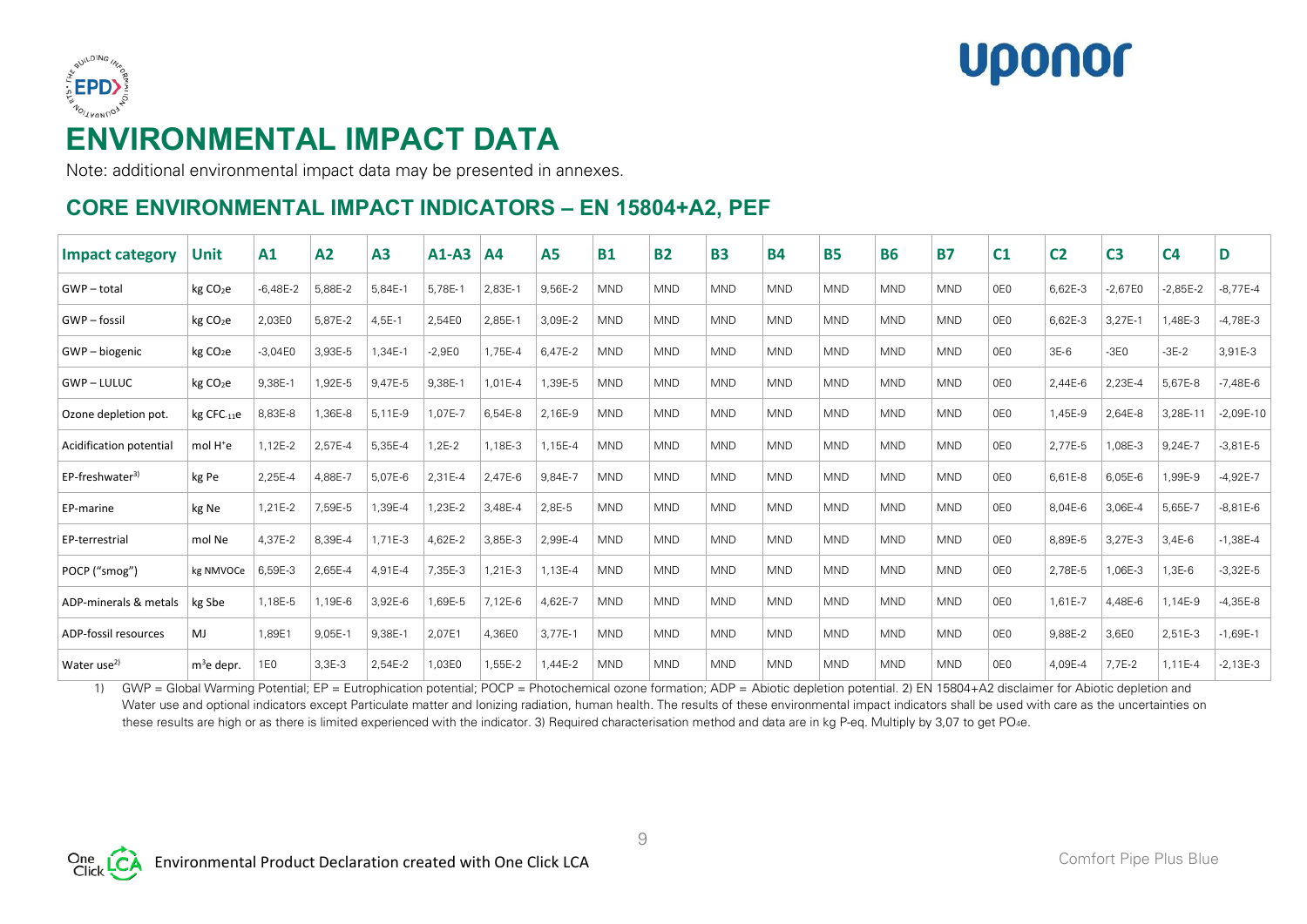



# **ADDITIONAL (OPTIONAL) ENVIRONMENTAL IMPACT INDICATORS – EN 15804+A2, PEF**

| <b>Impact category</b>           | Unit        | A1        | A <sub>2</sub> | A <sub>3</sub> | $A1-A3$            | A <sub>4</sub> | A <sub>5</sub> | <b>B1</b>  | <b>B2</b>  | <b>B3</b>  | <b>B4</b>  | <b>B5</b>  | <b>B6</b>  | <b>B7</b>  | $^{\circ}$ C1   | C2       |          | C4       |                   |
|----------------------------------|-------------|-----------|----------------|----------------|--------------------|----------------|----------------|------------|------------|------------|------------|------------|------------|------------|-----------------|----------|----------|----------|-------------------|
| Particulate matter               | Incidence   | 6.6E-8    | 4,96E-9        | 2,6E-8         | 9.7E-8             | $2,2E-8$       | 1.62E-9        | <b>MND</b> | <b>MND</b> | <b>MND</b> | <b>MND</b> | <b>MND</b> | <b>MND</b> | <b>MND</b> | 0E <sub>0</sub> | 5.04E-10 | 2,31E-8  | ,74E-11  | $-3,69E-$<br>1 Ω. |
| lonizing radiation <sup>5)</sup> | kBg U235e   | $2.36E -$ | 3,95E-3        | 3,33E-3        | $2,43E-$           | $.9E-2$        | 1.17E-3        | <b>MND</b> | <b>MND</b> | <b>MND</b> | <b>MND</b> | <b>MND</b> | <b>MND</b> | <b>MND</b> | 0E <sub>0</sub> | 4.12E-4  | 1,01E-2  | 9,82E-6  | $-5,81E-5$        |
| Ecotoxicity (freshwater) CTUe    |             | 1.1E1     | 6,97E-         | 2,95E0         | 1,46E1             | 3.4E0          | $5,4E-1$       | <b>MND</b> | <b>MND</b> | <b>MND</b> | <b>MND</b> | <b>MND</b> | <b>MND</b> | <b>MND</b> | 0E <sub>0</sub> | 8,45E-2  | 4,23E0   | 2,61E-3  | $-2,62E-1$        |
| Human toxicity, cancer           | <b>CTUh</b> | 2.79E-10  | .88E-1         | 2.27E-10       | 5.25E-10           | 9.63E-11       | 5.87E-11       | <b>MND</b> | <b>MND</b> | <b>MND</b> | <b>MND</b> | <b>MND</b> | <b>MND</b> | <b>MND</b> | 0E0             | 2.2E-12  | 4,59E-10 | 6,98E-14 | $-2,24E-$         |
| Human tox, non-cancer            | <b>CTUh</b> | 9.84E-9   | 8.13E-10       | 4.13E-9        | ,48E-8             | 3.9E-9         | $6.1E-10$      | <b>MND</b> | <b>MND</b> | <b>MND</b> | <b>MND</b> | <b>MND</b> | <b>MND</b> | <b>MND</b> | 0E <sub>0</sub> | 8,94E-1  | 5,59E-9  | ,74E-12  | $-1,16E-$         |
| SQP                              |             | 4,26E1    | 1.21E0         | $5.91E-1$      | 4.44E <sup>1</sup> | 4.85E0         | 5,96E-2        | <b>MND</b> | <b>MND</b> | <b>MND</b> | <b>MND</b> | <b>MND</b> | <b>MND</b> | <b>MND</b> | 0E0             | .09E-    | 2.2E0    | 8.85E-3  | $-7.78E - 4$      |

4) SQP = Land use related impacts/soil quality. 5) EN 15804+A2 disclaimer for Ionizing radiation, human health. This impact category deals mainly with the eventual impact of low dose ionizing radiation on human health of the nuclear fuel cycle. It does not consider effects due to possible nuclear accidents, occupational exposure nor due to radioactive waste disposal in underground facilities. Potential ionizing radiation from the soil, from radon and from some construction materials is also not measured by this indicator.

# **USE OF NATURAL RESOURCES**

| <b>Impact category</b>   | <b>Unit</b>    | A1              | A <sub>2</sub>  | A <sub>3</sub> | $A1-A3$  | A4              | A5              | <b>B1</b>  | <b>B2</b>  | <b>B3</b>  | <b>B4</b>  | <b>B5</b>  | <b>B6</b>  | <b>B7</b>  | C <sub>1</sub> | C <sub>2</sub> | C <sub>3</sub>  | C <sub>4</sub> | D          |
|--------------------------|----------------|-----------------|-----------------|----------------|----------|-----------------|-----------------|------------|------------|------------|------------|------------|------------|------------|----------------|----------------|-----------------|----------------|------------|
| Renew. PER as energy     | MJ             | .,75E1          | 1,19E-2         | 8,36E0         | 2,59E1   | 6,18E-2         | 3,37E-2         | <b>MND</b> | <b>MND</b> | <b>MND</b> | <b>MND</b> | <b>MND</b> | <b>MND</b> | <b>MND</b> | 0E0            | ,13E-3         | $.71E-1$        | 4,44E-5        | 1,92E-1    |
| Renew. PER as material   | M <sub>J</sub> | 4.47E1          | 0E <sub>0</sub> | 4.14E-2        | 4.47E1   | 0E <sub>0</sub> | 6,62E-5         | <b>MND</b> | <b>MND</b> | <b>MND</b> | <b>MND</b> | <b>MND</b> | <b>MND</b> | <b>MND</b> | 0E0            | 0E0            | 4,43E1          | $4.41E-1$      | 0E0        |
| Total use of renew. PER  | M <sub>J</sub> | 6,22E1          | 1,19E-2         | 8,41E0         | 7,06E1   | 6,18E-2         | 3,38E-2         | <b>MND</b> | <b>MND</b> | <b>MND</b> | <b>MND</b> | <b>MND</b> | <b>MND</b> | <b>MND</b> | 0E0            | ,13E-3         | 4,47E1          | 4,5E-1         | $-1,92E-1$ |
| Non-re. PER as energy    | MJ             | ,99E1           | 9,05E-1         | 8,18E-1        | 2,16E1   | 4,36E0          | 2,97E-1         | <b>MND</b> | <b>MND</b> | <b>MND</b> | <b>MND</b> | <b>MND</b> | <b>MND</b> | <b>MND</b> | 0E0            | 9,88E-2        | 3,6E0           | 2,51E-3        | $-5,18E-2$ |
| Non-re. PER as material  | M <sub>J</sub> | 3,6E0           | 0E <sub>0</sub> | $.2E-$         | 3,72E0   | 0E <sub>0</sub> | 1,57E-1         | <b>MND</b> | <b>MND</b> | <b>MND</b> | <b>MND</b> | <b>MND</b> | <b>MND</b> | <b>MND</b> | 0E0            | 0E0            | 3,68E0          | $3,7E-2$       | $-1,17E-1$ |
| Total use of non-re. PER | M <sub>J</sub> | 2,35E1          | $9,05E-$        | 9,38E-1        | 2,53E1   | 4,36E0          | 4,54E-1         | <b>MND</b> | <b>MND</b> | <b>MND</b> | <b>MND</b> | <b>MND</b> | <b>MND</b> | <b>MND</b> | 0E0            | 9,88E-2        | 7,28E0          | 3,95E-2        | 1,69E-1    |
| Secondary materials      | kg             | 9,67E-1         | 0E <sub>0</sub> | 2,94E-5        | $9,67E-$ | 0E <sub>0</sub> | 1,3E-3          | <b>MND</b> | <b>MND</b> | <b>MND</b> | <b>MND</b> | <b>MND</b> | <b>MND</b> | <b>MND</b> | 0E0            | 0E0            | 0E <sub>0</sub> | 0E0            | 2,49E-3    |
| Renew. secondary fuels   | M <sub>J</sub> | 0E <sub>0</sub> | 0E <sub>0</sub> | 0E0            | 0E0      | 0E <sub>0</sub> | 0E <sub>0</sub> | <b>MND</b> | <b>MND</b> | <b>MND</b> | <b>MND</b> | <b>MND</b> | <b>MND</b> | <b>MND</b> | 0E0            | 0E0            | 0E <sub>0</sub> | OE0            | 0E0        |
| Non-ren. secondary fuels | M <sub>J</sub> | 0E <sub>0</sub> | 0E0             | 0E0            | 0E0      | 0E <sub>0</sub> | 0E <sub>0</sub> | <b>MND</b> | <b>MND</b> | <b>MND</b> | <b>MND</b> | <b>MND</b> | <b>MND</b> | <b>MND</b> | 0E0            | 0E0            | 0E0             | 0E0            | 0E0        |
| Use of net fresh water   | m <sup>3</sup> | 1,11E-1         | 1,81E-4         | 6,06E-4        | $1,12E-$ | 8,25E-4         | $6,2E-4$        | <b>MND</b> | <b>MND</b> | <b>MND</b> | <b>MND</b> | <b>MND</b> | <b>MND</b> | <b>MND</b> | 0E0            | ,89E-5         | $,01E-3$        | 2,81E-6        | $-1,05E-5$ |

10

6) PER = Primary energy resources

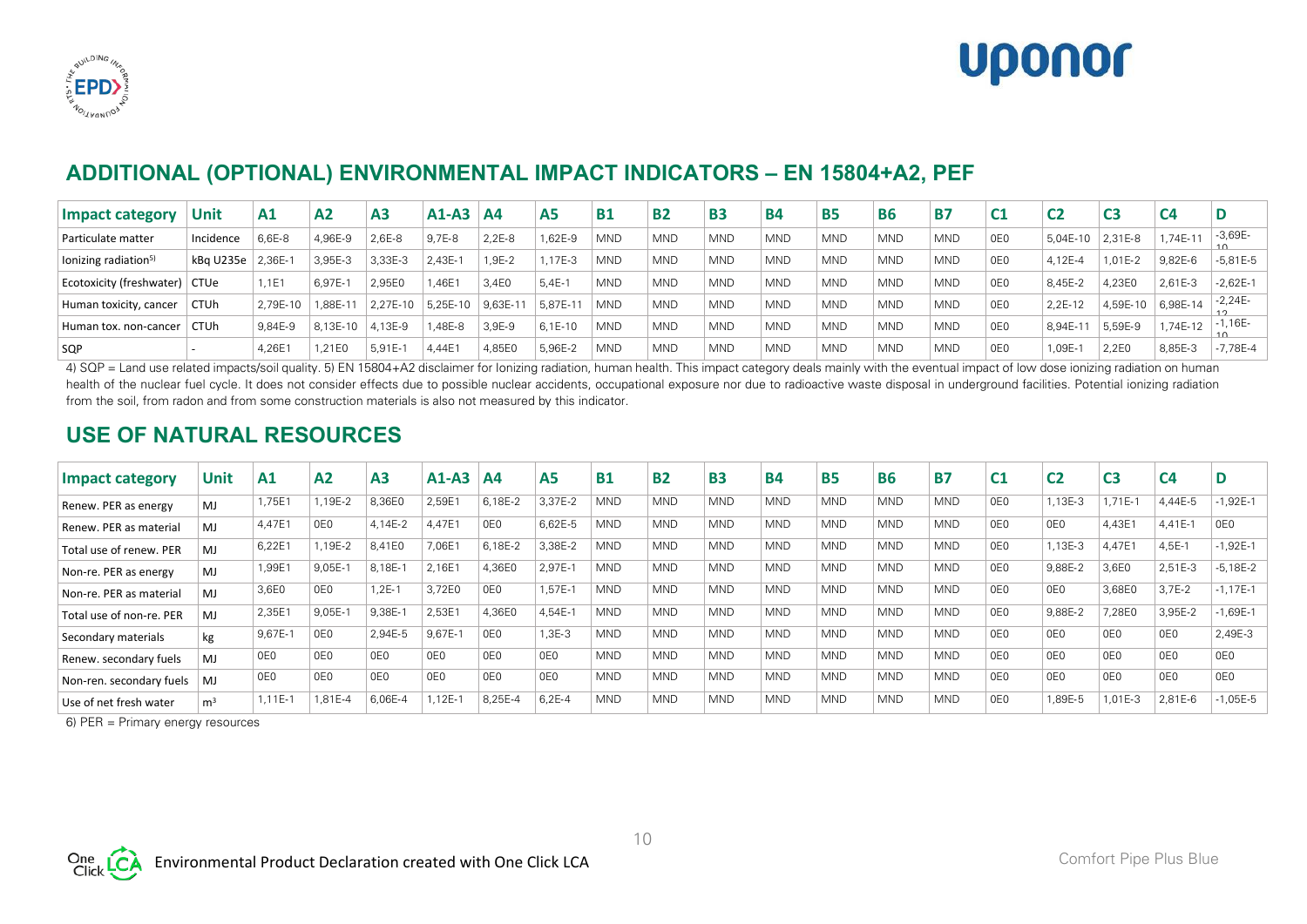



| <b>Impact category</b> | Unit | A1         | A <sub>2</sub> | A <sub>3</sub> | $A1-A3$   | <b>A4</b> | <b>A5</b> | <b>B1</b>  | <b>B2</b>  | <b>B3</b>  | <b>B4</b>  | <b>B5</b>  | <b>B6</b>  | <b>B7</b>  | ີ               | ∼        |     |         |              |
|------------------------|------|------------|----------------|----------------|-----------|-----------|-----------|------------|------------|------------|------------|------------|------------|------------|-----------------|----------|-----|---------|--------------|
| Hazardous waste        | kg   | 3,95E-3    | 9.07E-4        | 9,86E-3        | 47E-2     | 4,53E-3   | 2,46E-3   | <b>MND</b> | <b>MND</b> | <b>MND</b> | <b>MND</b> | <b>MND</b> | <b>MND</b> | <b>MND</b> | 0E <sub>0</sub> | $1,3E-4$ | 0E0 | 4,58E-6 | $1,12E-4$    |
| Non-hazardous waste    | kg   | $.25E - 1$ | 8,9E-2         | $3,28E-1$      | $5.42E -$ | 3,77E-1   | 4,63E-2   | <b>MND</b> | <b>MND</b> | <b>MND</b> | <b>MND</b> | <b>MND</b> | <b>MND</b> | <b>MND</b> | 0E <sub>0</sub> | 8.81E-3  | 0E0 | $1E-2$  | $-1.64E - 4$ |
| Radioactive waste      | kg   | 3,25E-6    | $6,2E-6$       | 3,07E-6        | 25E-5     | 2,98E-5   | .22E-6    | <b>MND</b> | <b>MND</b> | <b>MND</b> | <b>MND</b> | <b>MND</b> | <b>MND</b> | <b>MND</b> | 0E <sub>0</sub> | 6.54E-7  | 0E0 | 5-35,   | $-6,02E-8$   |

# **END OF LIFE – OUTPUT FLOWS**

| <b>Impact category</b>   | <b>Unit</b> | A1  | A <sub>2</sub> | A <sub>3</sub>  | $A1-A3$ $AA$    |                 | A <sub>5</sub>  | <b>B1</b>  | <b>B2</b>  | <b>B3</b>  | B4         | <b>B5</b>  | <b>B6</b>  | <b>B7</b>  | C <sub>1</sub>  | C<br>∽ | СS              | C <sub>4</sub> |                 |
|--------------------------|-------------|-----|----------------|-----------------|-----------------|-----------------|-----------------|------------|------------|------------|------------|------------|------------|------------|-----------------|--------|-----------------|----------------|-----------------|
| Components for re-use    | kg          | 0E0 | 0E0            | 0E <sub>0</sub> | 0 <sub>E0</sub> | 0E <sub>0</sub> | 0E0             | <b>MND</b> | <b>MND</b> | <b>MND</b> | <b>MND</b> | <b>MND</b> | <b>MND</b> | <b>MND</b> | OE <sub>0</sub> | 0E0    | 0E <sub>0</sub> | 0E0            | OE0             |
| Materials for recycling  | kg          | 0E0 | 0E0            | 2.44E-2         | 2.44E-2         | 0E0             | .79E-           | <b>MND</b> | <b>MND</b> | <b>MND</b> | <b>MND</b> | <b>MND</b> | <b>MND</b> | <b>MND</b> | OE0             | 0E0    | $6.3E-$         | 0E0            | 0E <sub>0</sub> |
| Materials for energy rec | kg          | 0E0 | 0E0            | $1.3E-$         | $1.3E-1$        | 0E0             | 3,8E-3          | <b>MND</b> | <b>MND</b> | <b>MND</b> | <b>MND</b> | <b>MND</b> | <b>MND</b> | <b>MND</b> | OE <sub>0</sub> | 0E0    | $3,6E-1$        | 0E0            | 0E0             |
| Exported energy          | ∣MJ         | 0E0 | 0E0            | 0E <sub>0</sub> | 0E0             | 0E <sub>0</sub> | 0E <sub>0</sub> | <b>MND</b> | <b>MND</b> | <b>MND</b> | <b>MND</b> | <b>MND</b> | <b>MND</b> | <b>MND</b> | 0E <sub>0</sub> | 0E0    | 0E <sub>0</sub> | 0E0            | 0E <sub>0</sub> |

# **KEY INFORMATION TABLE (RTS) – KEY INFORMATION PER KG OF PRODUCT**

| <b>Impact category</b> | Unit                 | Α1         | A <sub>2</sub> | A <sub>3</sub>  | $A1-A3$         | Α4              | А5          | <b>B1</b>  | <b>B2</b>  | <b>B3</b>  | <b>B4</b>  | <b>B5</b>  | <b>B6</b>  | <b>B7</b>  |                 | C2        | C3              | C4         |            |
|------------------------|----------------------|------------|----------------|-----------------|-----------------|-----------------|-------------|------------|------------|------------|------------|------------|------------|------------|-----------------|-----------|-----------------|------------|------------|
| GWP-total              | kg CO <sub>2</sub> e | $-6,48E-2$ | 5,88E-2        | 5,84E-1         | $5,78E-$        | 2,86E-1         | 9,56E-2     | <b>MND</b> | <b>MND</b> | <b>MND</b> | <b>MND</b> | <b>MND</b> | <b>MND</b> | <b>MND</b> | 0E <sub>0</sub> | 6,62E-3   | $-2,67E0$       | $-2,85E-2$ | $-8,77E-4$ |
| ADP-minerals & metals  | kg Sbe               | ,18E-5     | .19E-6         | 3,92E-6         | ,69E-5          | 12E-6           | $4,62E - 7$ | <b>MND</b> | <b>MND</b> | <b>MND</b> | <b>MND</b> | <b>MND</b> | <b>MND</b> | <b>MND</b> | 0E0             | $1,61E-7$ | 4,48E-6         | $.14E - 9$ | $-4,35E-8$ |
| ADP-fossil             | MJ                   | ,89E1      | $9,05E-$       | 9,38E-1         | 2.07E1          | ,36E0           | $3,77E-$    | <b>MND</b> | <b>MND</b> | <b>MND</b> | <b>MND</b> | <b>MND</b> | <b>MND</b> | <b>MND</b> | 0E <sub>0</sub> | 9,88E-2   | 3,6E0           | $2.51E-3$  | $-1,69E-1$ |
| Water use              | $m^3$ e depr.        | 'E0        | $3,3E-3$       | 2,54E-2         | ,03E0           | ,55E-2          | .44E-2      | <b>MND</b> | <b>MND</b> | <b>MND</b> | <b>MND</b> | <b>MND</b> | <b>MND</b> | <b>MND</b> | 0E <sub>0</sub> | 4,09E-4   | $7.7E-2$        | $,11E-4$   | $-2,13E-3$ |
| Secondary materials    | kg                   | 9,67E-1    | OE0            | 2.94E-5         | $9.67E - 1$     | 0E <sub>0</sub> | 1,3E-3      | <b>MND</b> | <b>MND</b> | <b>MND</b> | <b>MND</b> | <b>MND</b> | <b>MND</b> | <b>MND</b> | OE0             | 0E0       | 0E <sub>0</sub> | 0E0        | 2,49E-3    |
| Biog. C in product     | kg C                 | N/A        | N/A            | 0E <sub>0</sub> | 0E <sub>0</sub> | N/A             | N/A         | N/A        | N/A        | N/A        | N/A        | N/A        | N/A        | N/A        | N/A             | N/A       | N/A             | N/A        | N/A        |
| Biog. C in packaging   | kg C                 | N/A        | N/A            | .7E-2           | $1,7E-2$        | N/A             | N/A         | N/A        | N/A        | N/A        | N/A        | N/A        | N/A        | N/A        | N/A             | N/A       | N/A             | N/A        | N/A        |

7) Biog. C in product = Biogenic carbon content in product

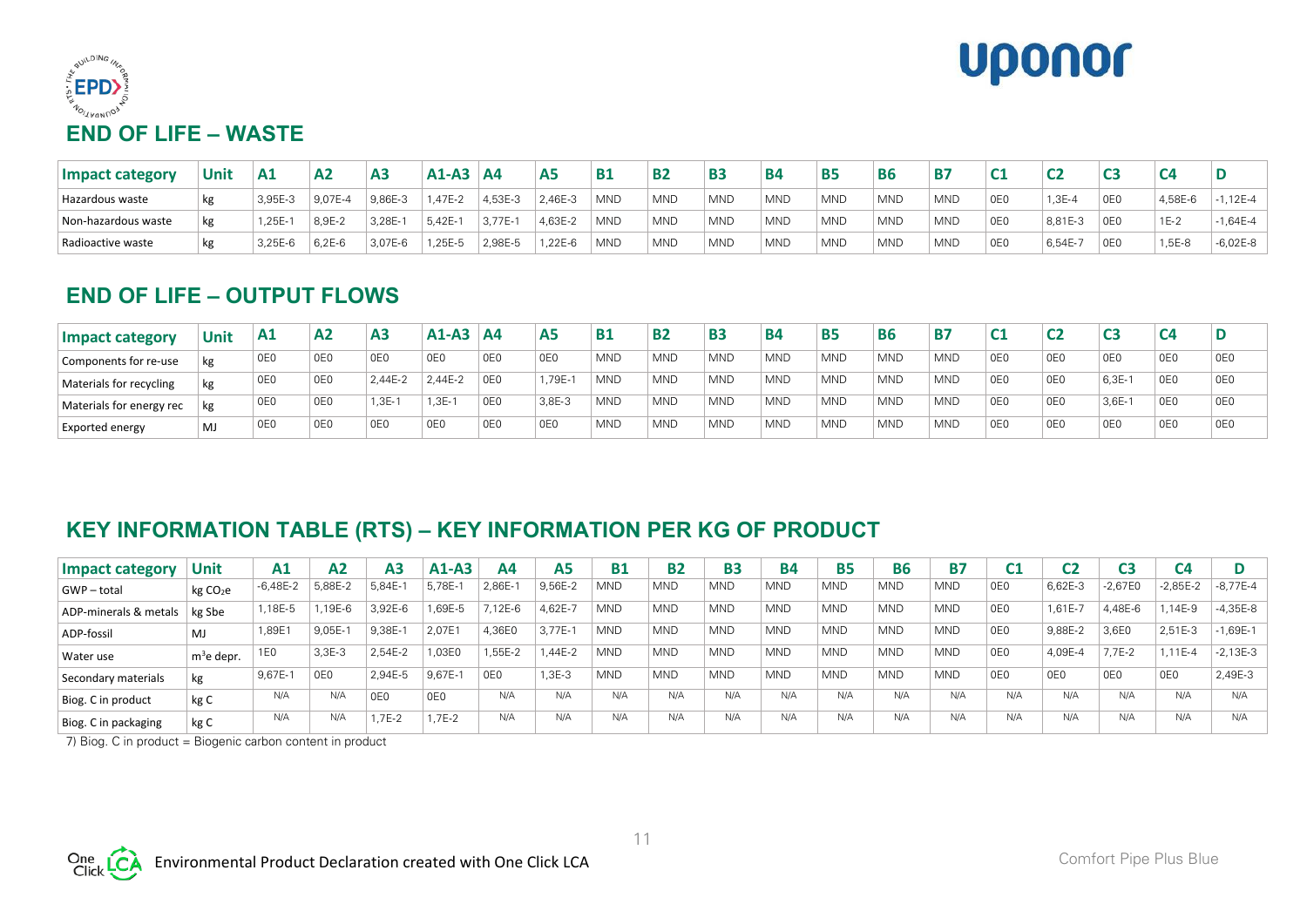# **Uponor**



#### Manufacturing energy scenario documentation

| <b>Scenario parameter</b>                | <b>Value</b>               |
|------------------------------------------|----------------------------|
| Electricity data source and quality      | Electricity production,    |
|                                          | wind, 1-3mw turbine,       |
|                                          | onshore (Reference         |
|                                          | product: electricity, high |
|                                          | voltage)                   |
| Electricity $CO2e / kWh$                 | 0,0148                     |
| District heating data source and quality | Heat and power co-         |
|                                          | generation, biogas, gas    |
|                                          | engine (Reference          |
|                                          | product: electricity, high |
|                                          | voltage)                   |
| District heating $CO2e / kWh$            | 0,24                       |

#### Transport scenario documentation (A4)

| <b>Scenario parameter</b>                                                     | <b>Value</b> |
|-------------------------------------------------------------------------------|--------------|
| Specific transport CO <sub>2</sub> e emissions, kg CO <sub>2</sub> e /<br>tkm | 0,13         |
| Average transport distance, km                                                | 1600         |
| Capacity utilization (including empty return) %                               | 100          |
| Bulk density of transported products                                          |              |
| Volume capacity utilization factor                                            |              |

#### End of life scenario documentation

| <b>Scenario parameter</b>                             | <b>Value</b>        |
|-------------------------------------------------------|---------------------|
| Collection process - kg collected separately          |                     |
| Collection process – kg collected with mixed<br>waste | 0                   |
| Recovery process - kg for re-use                      | 0                   |
| Recovery process - kg for recycling                   | 0,63                |
| Recovery process – kg for energy recovery             | 0,36                |
| Disposal (total) – kg for final deposition            | 0,01                |
| Scenario assumptions e.g. transportation              | End-of-life product |

# **BIBLIOGRAPHY**

ISO 14025:2010 Environmental labels and declarations – Type III environmental declarations. Principles and procedures.

ISO 14040:2006 Environmental management. Life cycle assessment. Principles and frameworks.

ISO 14044:2006 Environmental management. Life cycle assessment. Requirements and guidelines.

Ecoinvent database v3.6 (2019) and One Click LCA database.

EN 15804:2012+A2:2019 Sustainability in construction works – Environmental product declarations – Core rules for the product category of construction products.

RTS PCR (English version, 22.12.2020)

Comfort Pipe Plus Blue LCA background report 09.02.2022

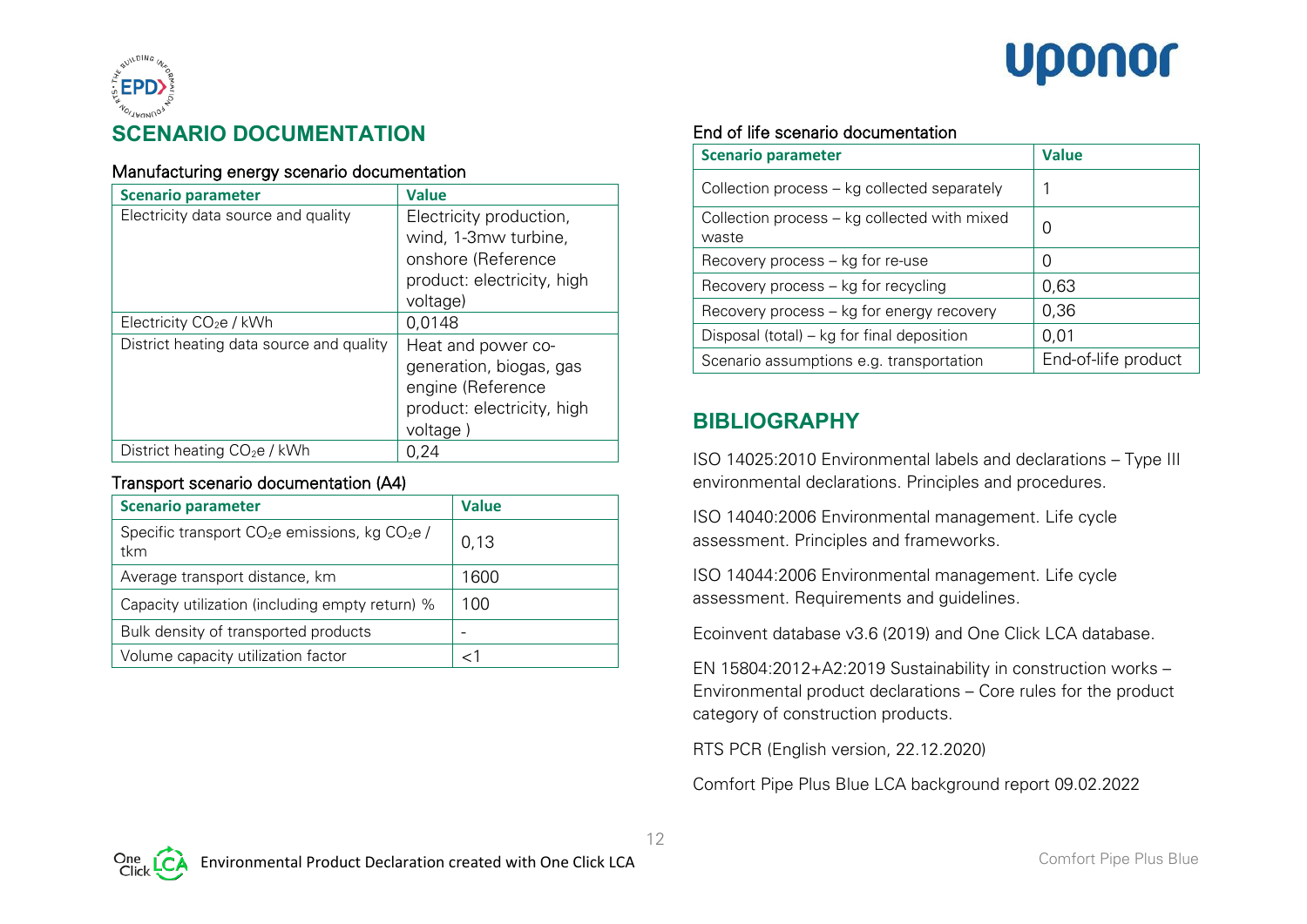





## **ABOUT THE MANUFACTURER**

Uponor is rethinking water for future generations. Our offering, including safe drinking water delivery, energy-efficient radiant heating and cooling and reliable infrastructure, enables a more sustainable living environment. We help our customers in residential and commercial construction, municipalities and utilities, as well as different industries to work faster and smarter. We employ about 3,800 professionals in 26 countries in Europe and North America. Over 100 years of expertise and trust form the basis of any successful partnership. This is the basis, on which they can build, in a literal and metaphorical sense. We create trust together with our partners: Customers, prospective customers and suppliers. We establish this with shared knowledge, quality and sustainable results.

| <b>Manufacturer</b>            | Uponor Oyj                                                                                                                                                |
|--------------------------------|-----------------------------------------------------------------------------------------------------------------------------------------------------------|
| <b>EPD author</b>              | Dr. Qian Wang, Uponor Corporation                                                                                                                         |
| <b>EPD verifier</b>            | Silvia Vilčeková, Silcert, s.r.o.                                                                                                                         |
| <b>EPD program</b><br>operator | The Building Information Foundation RTS sr                                                                                                                |
| <b>Background data</b>         | This EPD is based on Ecoinvent 3.6 (cut-off)<br>and One Click LCA databases.                                                                              |
| <b>LCA software</b>            | The LCA and EPD have been created using<br>One Click LCA Pre-Verified EPD Generator<br>for Plumbing Products, Components,<br><b>Equipment and Systems</b> |

## **EPD AUTHOR AND CONTRIBUTORS**

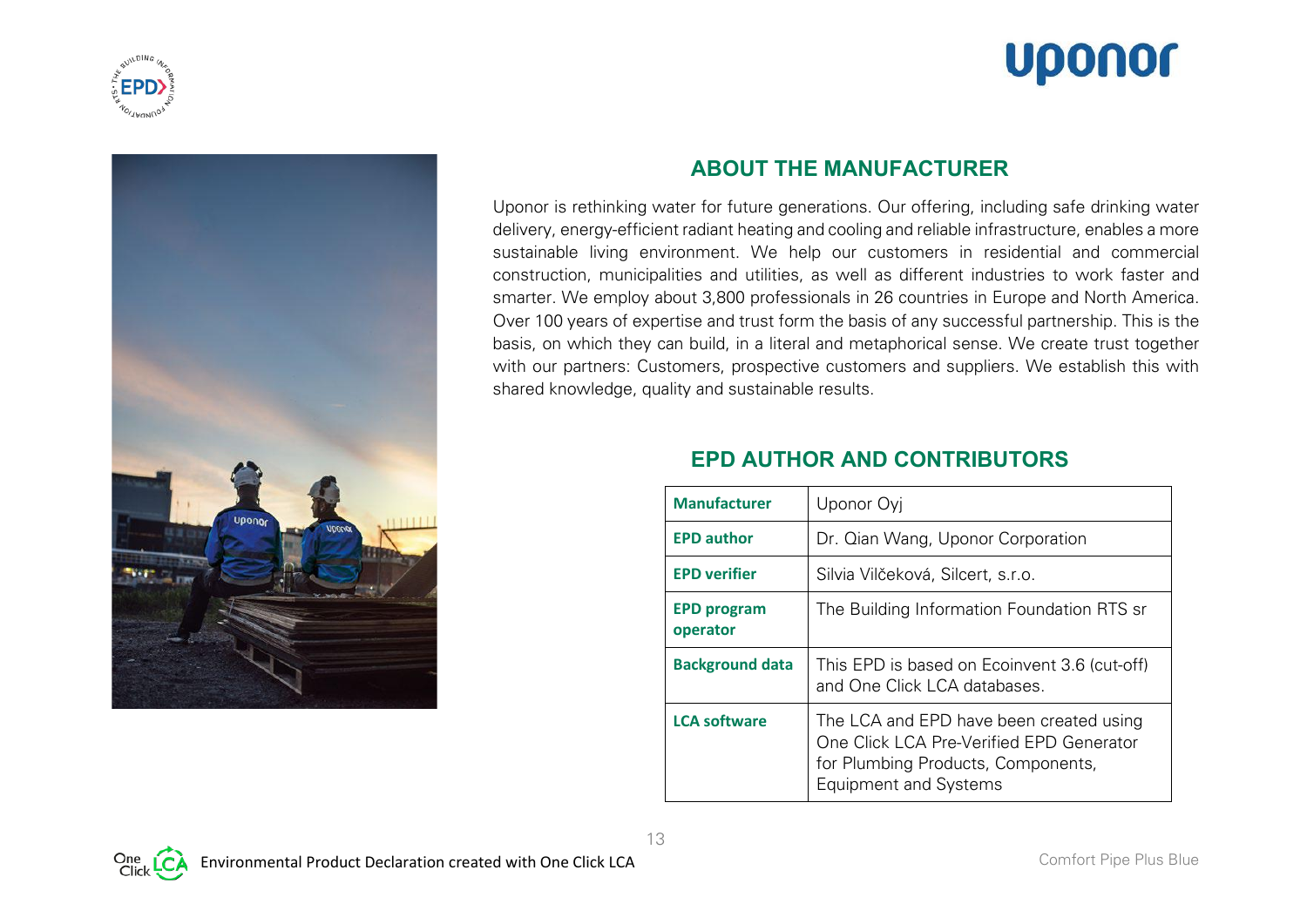



# **VERIFICATION STATEMENT**

# **VERIFICATION PROCESS FOR THIS EPD**

This EPD has been verified in accordance with ISO 14025 by an independent, third-party verifier by reviewing results, documents and compliancy with EN 15804, ISO 14025 and ISO 14040/14044, following the process and checklists of the program operator for:

- This Environmental Product Declaration
- The Life-Cycle Assessment used in this EPD
- The background report (project report) for this EPD

Why does verification transparency matter? [Read more online.](http://www.oneclicklca.com/why-epd-verification-transparency-matters)

# **VERIFICATION OVERVIEW**

Following independent third party has verified this specific EPD:

| <b>EPD verification information</b> | <b>Answer</b>                       |
|-------------------------------------|-------------------------------------|
| Independent EPD verifier            | Silvia Vilčeková, Silcert, s.r.o.   |
| EPD verification started on         | 03.03.2022                          |
| EPD verification completed on       | 10.03.2022                          |
| Supply-chain specific data %        | The Building Information Foundation |
| Approver of the EPD verifier        | Silvia Vilčeková, Silcert, s.r.o.   |

| <b>Author &amp; tool verification</b> | <b>Answer</b>                                                  |
|---------------------------------------|----------------------------------------------------------------|
| EPD author                            | Dr. Qian Wang, Uponor Corporation                              |
| EPD author training completion        | 07.09.2021                                                     |
| EPD Generator module                  | Plumbing Products, Components,<br><b>Equipment and Systems</b> |

| Independent software verifier | Dr. Qian Wang, Uponor Corporation |
|-------------------------------|-----------------------------------|
| Software verification date    | 20.06.2020                        |

# **THIRD-PARTY VERIFICATION STATEMENT**

I hereby confirm that, following detailed examination, I have not established any relevant deviations by the studied Environmental Product Declaration (EPD), its LCA and project report, in terms of

- the data collected and used in the LCA calculations,
- the way the LCA-based calculations have been carried out.
- the presentation of environmental data in the EPD, and
- other additional environmental information, as present

with respect to the procedural and methodological requirements in ISO 14025:2010 and EN 15804:2012+A2:2019.

I confirm that the company-specific data has been examined as regards plausibility and consistency; the declaration owner is responsible for its factual integrity and legal compliance. I confirm that I have sufficient knowledge and experience of construction products, this specific product category, the construction industry, relevant standards, and the geographical area of the EPD to carry out this verification. I confirm my independence in my role as verifier; I have not been involved in the execution of the LCA or in the development of the declaration and have no conflicts of interest regarding this verification.

Silvia Vilčeková, Silcert, s.r.o.

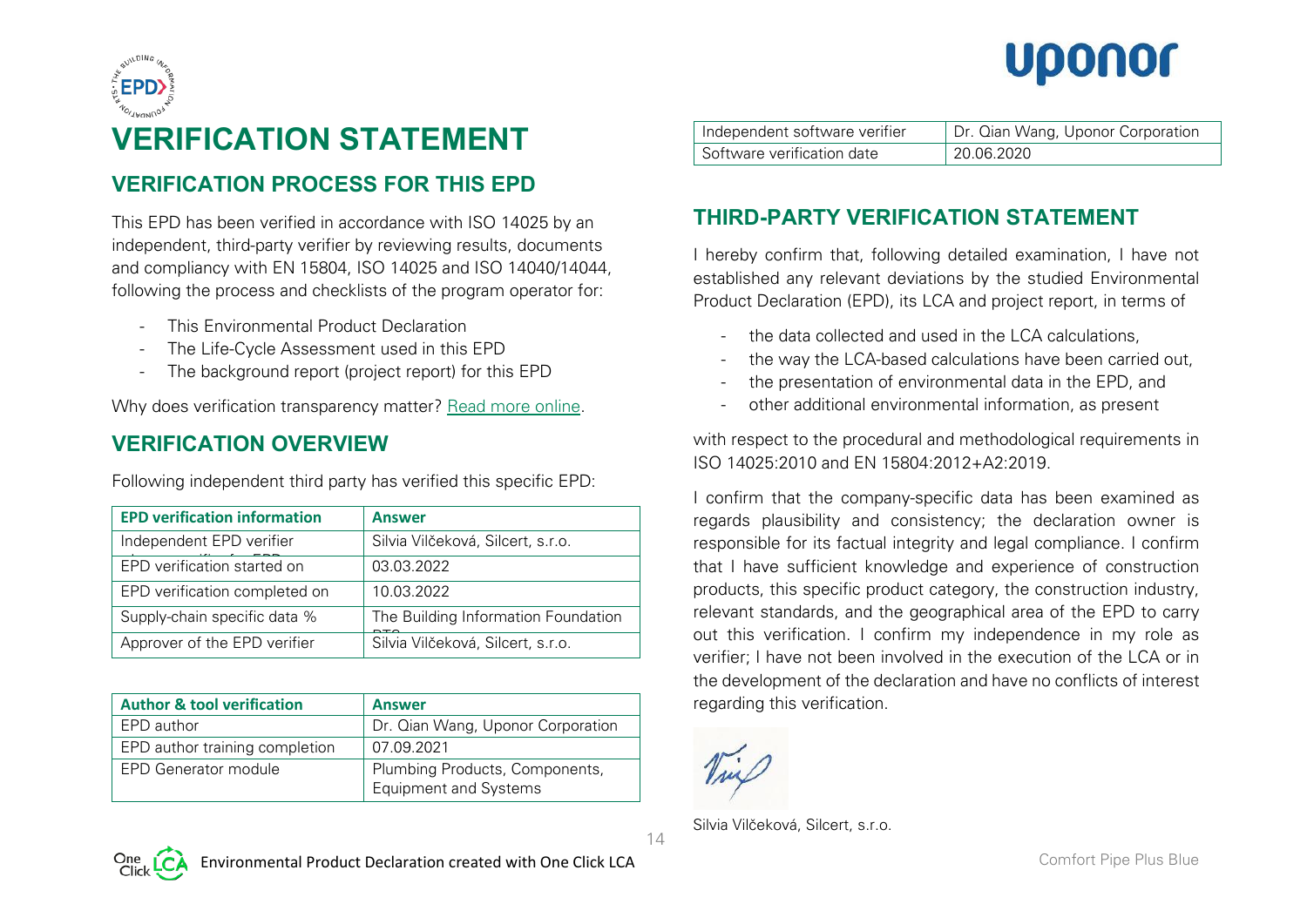



# **ANNEX 1 : ENVIRONMENTAL IMPACTS – EN 15804+A1, CML / ISO 21930**

| <b>Impact category</b> | Unit                               | $\mathbf{A1}$ | $\mathsf{A2}$ | А3        | $A1-A3$   | Α4         | <b>A5</b>   | B1         | B <sub>2</sub> | B <sub>3</sub> | <b>B4</b> | <b>B5</b>  | <b>B6</b>  | <b>B7</b>  | C1  | C <sub>2</sub> | C3         | C <sub>4</sub> |             |
|------------------------|------------------------------------|---------------|---------------|-----------|-----------|------------|-------------|------------|----------------|----------------|-----------|------------|------------|------------|-----|----------------|------------|----------------|-------------|
| Global Warming Pot.    | kg CO <sub>2</sub> e               | $-3E-1$       | 5.82E-2       | $4.52E-7$ | $2.11E-1$ | 2.83E-1    | 3.07E-2     | <b>MND</b> | MND            | <b>MND</b>     | MND       | MND        | <b>MND</b> | <b>MND</b> | 0E0 | 6.55E-3        | 3.21E-     | $.05E - 3$     | $-4,35E-3$  |
| Ozone depletion Pot.   | $kg$ CFC- $11e$                    | 4.22E-6       | ,08E-8        | 4,79E-9   | ,23E-6    | 5.21E-8    | $.9E-9$     | MND        | <b>MND</b>     | <b>MND</b>     | MND       | <b>MND</b> | <b>MND</b> | <b>MND</b> | 0E0 | $.15E-9$       | 18E-8      | 2.61E-11       | $-2,06E-10$ |
| Acidification          | kg SO <sub>2</sub> e               | 8.23E-3       | $.31E - 4$    | 3.96E-4   | 8.76E-3   | 5.82E-4    | 8.92E-5     | MND        | MND            | <b>MND</b>     | MND       | <b>MND</b> | <b>MND</b> | <b>MND</b> | 0E0 | 2.01E-5        | $.62E - 4$ | 9.99E-7        | $-2.72E-5$  |
| Eutrophication         | $kg PO4$ <sup>3</sup> e            | 6.87E-3       | 2,55E-5       | 2.4E-4    | $7,14E-3$ | $.21E - 4$ | 5.57E-5     | MND        | MND            | <b>MND</b>     | MND       | MND        | <b>MND</b> | <b>MND</b> | 0E0 | 4.61E-6        | 09E-3      | 5.22E-5        | $-3.1E-6$   |
| POCP ("smog")          | kg C <sub>2</sub> H <sub>4</sub> e | 5.66E-4       | 7.91E-6       | 2.57E-5   | 5,99E-4   | 3.76E-5    | $9.44E - 6$ | <b>MND</b> | MND            | <b>MND</b>     | MND       | <b>MND</b> | <b>MND</b> | <b>MND</b> | 0E0 | 8.7E-7         | 6,95E-5    | 2.18E-7        | .78E-6      |
| ADP-elements           | kg Sbe                             | .18E-5        | 19E-6         | 3.92E-6   | .69E-5    | 7.12E-6    | 4.62E-7     | <b>MND</b> | <b>MND</b>     | <b>MND</b>     | MND       | MND        | <b>MND</b> | <b>MND</b> | 0E0 | $.61E - 7$     | .,48E-6    | 14E-9          | $-4,35E-8$  |
| ADP-fossil             | MJ                                 | ,89E          | $9,05E-1$     | 9,38E-    | 2,07E1    | 4,36E0     | $3.77E -$   | MND        | <b>MND</b>     | <b>MND</b>     | MND       | MND        | <b>MND</b> | <b>MND</b> | 0E0 | 9,88E-2        | 3.6E0      | $2.51E-3$      | .69E-1      |

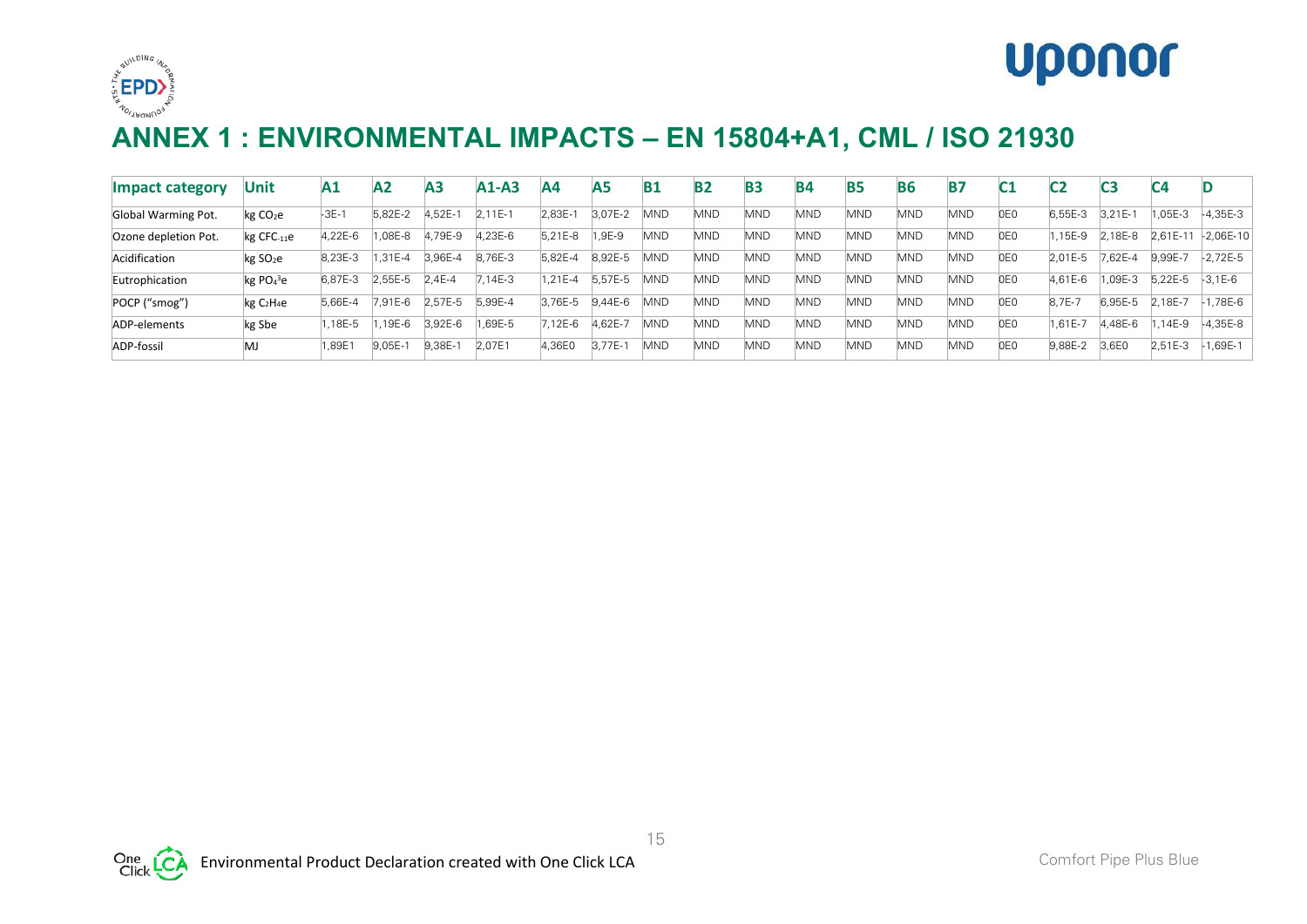



# **ANNEX 2 : ENVIRONMENTAL IMPACTS – TRACI 2.1. / ISO 21930**

| Impact category     | Unit                 | A1      | A2      | A <sub>3</sub> | $A1-A3$ $A4$ |             | A5         | <b>B1</b>  | <b>B2</b>  | <b>B3</b>  | <b>B4</b>  | <b>B5</b>  | <b>B6</b>  | Β7         | C <sub>1</sub>  | C <sub>2</sub> | C3          | C4       | D            |
|---------------------|----------------------|---------|---------|----------------|--------------|-------------|------------|------------|------------|------------|------------|------------|------------|------------|-----------------|----------------|-------------|----------|--------------|
| Global Warming Pot. | kg CO <sub>2</sub> e | .47E-1  | 5.81E-2 | .53E-1         | 6.57E-       | $2,82E-1$   | 3.06E-2    | <b>MND</b> | <b>MND</b> | <b>MND</b> | <b>MND</b> | <b>MND</b> | <b>MND</b> | <b>MND</b> | 0E0             | 6.54E-3        | $3.21E - 1$ | $.11E-3$ | $-4,37E-3$   |
| Ozone Depletion     | $kg$ CFC- $11e$      | 6.72E-9 | .45E-8  | 5.96E-9        | $2.71E-8$    | 6.93E-8     | 2.49E-9    | <b>MND</b> | <b>MND</b> | <b>MND</b> | <b>MND</b> | <b>MND</b> | <b>MND</b> | <b>MND</b> | 0E <sub>0</sub> | 1.54E-9        | 2,88E-8     | 3.49E-11 | $-2,42E-$    |
| Acidification       | kg SO <sub>2</sub> e | 4.76E-4 | 2,24E-4 | 4.52E-4        | .15E-3       | $.02E-3$    | ' 9,8E-5   | <b>MND</b> | <b>MND</b> | <b>MND</b> | <b>MND</b> | <b>MND</b> | <b>MND</b> | <b>MND</b> | 0E0             | 2.42E-5        | 9.83E-4     | 8.25E-7  | $-3,13E-5$   |
| Eutrophication      | kg Ne                | 7.41E-5 | 3.03E-5 | $6.01E - 5$    | $.65E - 4$   | .44E-4      | .55E-5     | <b>MND</b> | <b>MND</b> | <b>MND</b> | <b>MND</b> | <b>MND</b> | <b>MND</b> | <b>MND</b> | OE0             | 3.36E-6        | .33E-4      | .55E-7   | $-2.32E - 6$ |
| POCP ("smog")       | kg O <sub>3</sub> e  | 6.33E-3 | 4.81E-3 | 8.08E-3        | 1.92E-2      | $2.21E - 2$ | $.61E - 3$ | <b>MND</b> | <b>MND</b> | <b>MND</b> | <b>MND</b> | <b>MND</b> | <b>MND</b> | <b>MND</b> | OE0             | $5.1E - 4$     | .86E-2      | .96E-5   | $-5.62E - 4$ |
| ADP-fossil          | MJ                   | 7,59E-1 | .29E-1  | 8.87E-2        | $9.77E -$    | $6.21E-7$   | 3.78E-2    | <b>MND</b> | <b>MND</b> | <b>MND</b> | <b>MND</b> | <b>MND</b> | <b>MND</b> | <b>MND</b> | 0E0             | .39E-2         | 4.45E-1     | 3,44E-4  | $-2.45E-2$   |

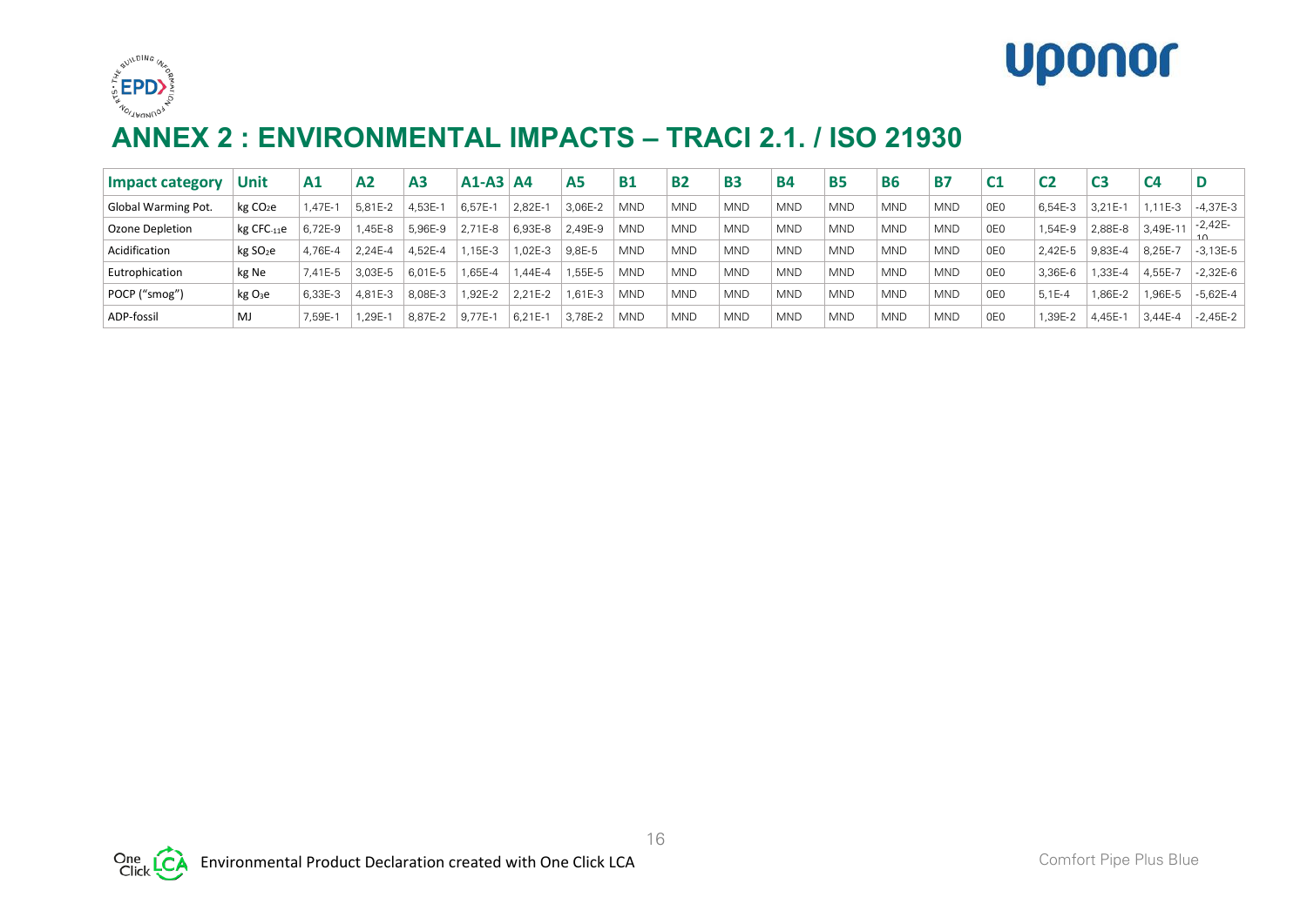

Global Warming Potential fossil kg CO2e - Life-cycle stages



A1 Raw material extraction and proc... ● A4 Transport to the building site - 8.9%<br>● C3 Waste processing - 10.3% A2 Transport to the manufacturer - 1.... A5 Installation into the building - 1.0% C4 Waste disposal - 0.0%

A3 Manufacturing - 14.1%<br>C2 Waste transportation - 0.2%



Environmental Product Declaration created with One Click LCA Comfort Pipe Plus Blue Comfort Pipe Plus Blue

**Uponor**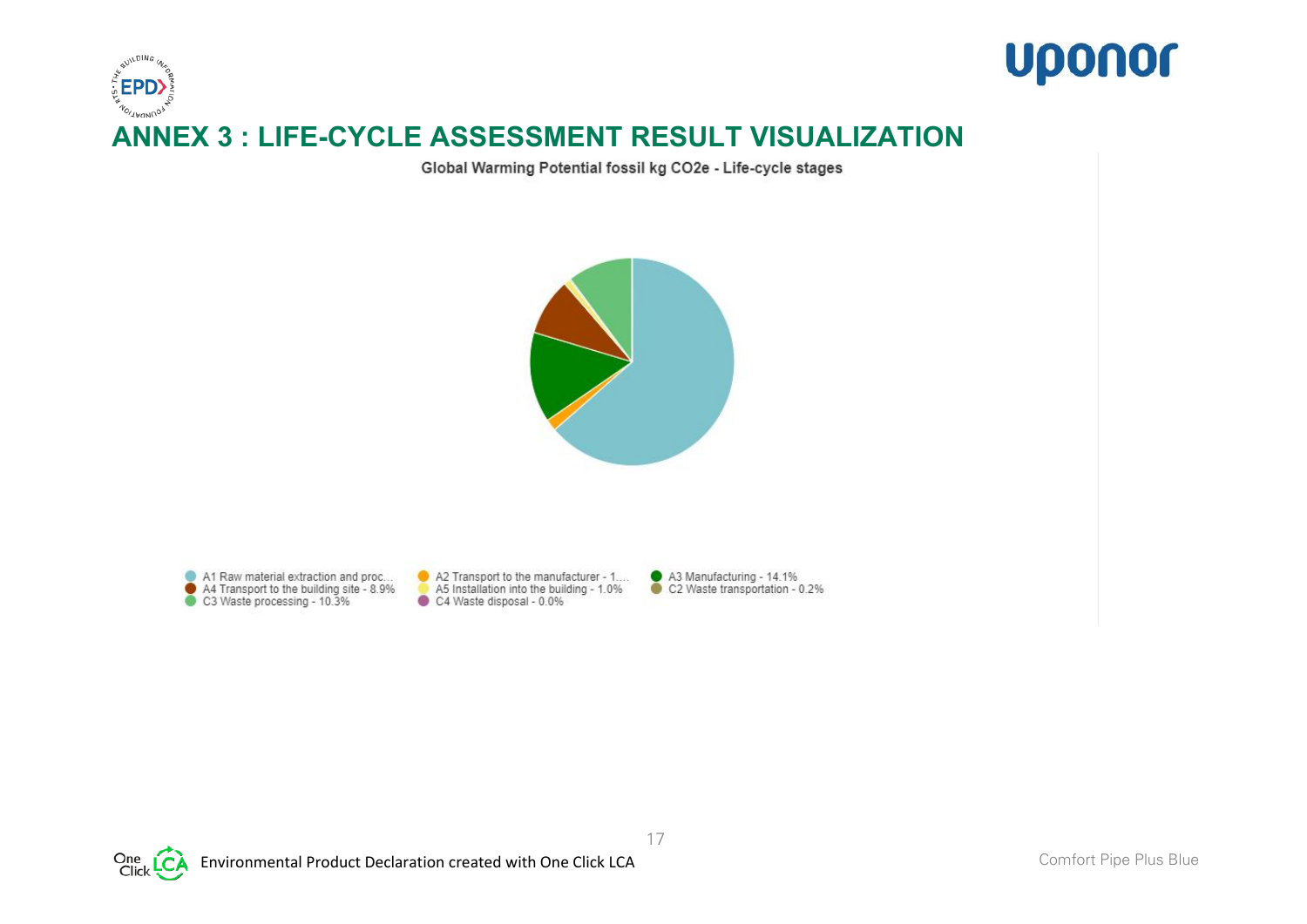



#### Global Warming Potential fossil kg CO2e - Classifications



Raw materials - 65.0% ● Downstream transportation - 9.0%<br>Installation accessories - 0.5%<br>Other classifications - 0.1% Manufacturing waste - 12.4% ■ Energy - 1.5%<br>● Packaging materials - 0.3%

End-of-life waste - 10.5%  $\bullet$ Pallets - 0.6% G Installation waste - 0.2%



Environmental Product Declaration created with One Click LCA Comfort Pipe Plus Blue Comfort Pipe Plus Blue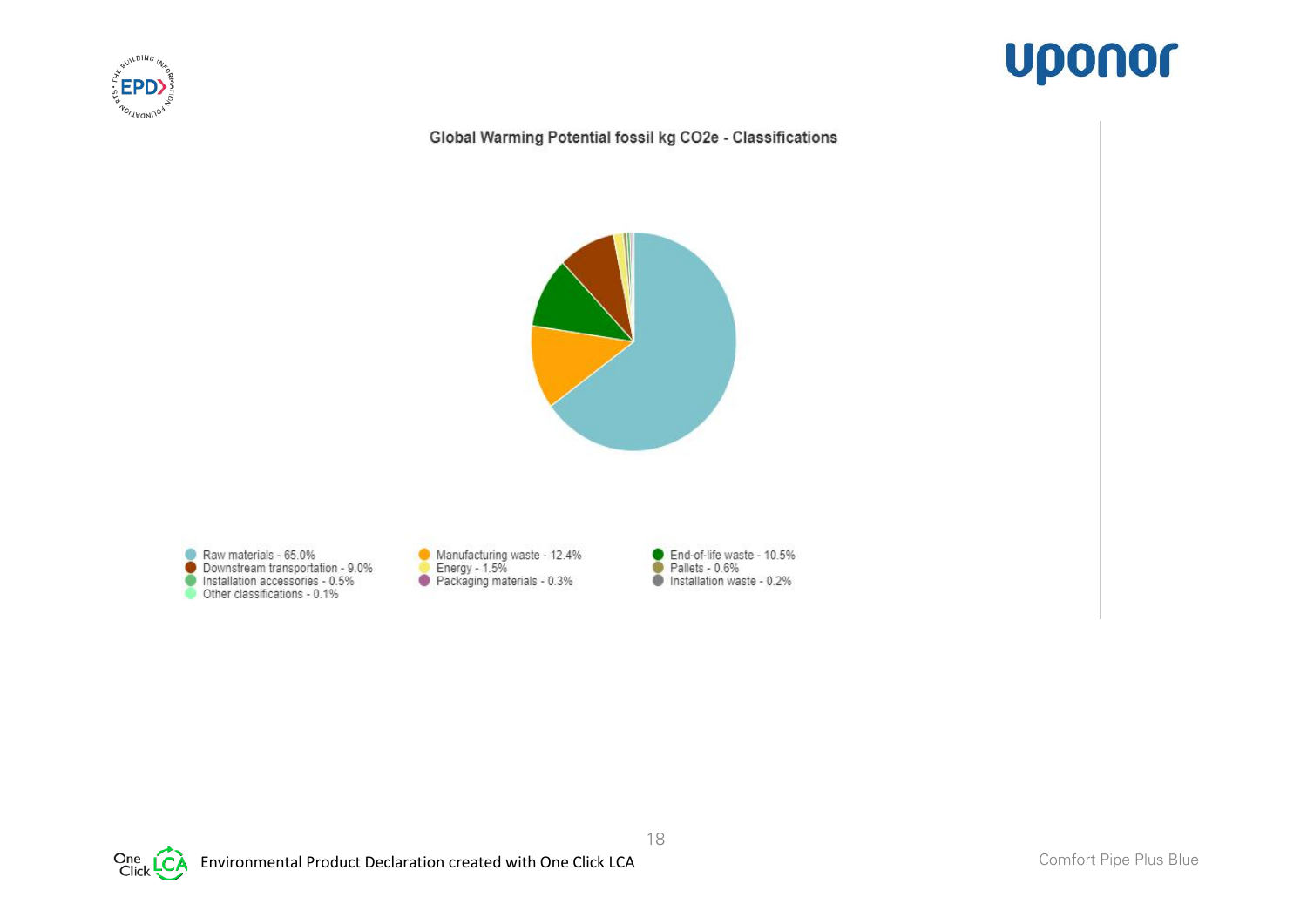



#### Global Warming Potential fossil kg CO2e - Classifications



Raw materials - 65.0% 6 ● Downstream transportation - 9.0%<br>● Installation accessories - 0.5% ● Manufacturing waste - 12.4%<br>Energy - 1.5%<br>● Packaging materials - 0.3%

End-of-life waste - 10.5%<br>Pallets - 0.6%  $\bullet$  $\sqrt{2}$ Installation waste - 0.2%

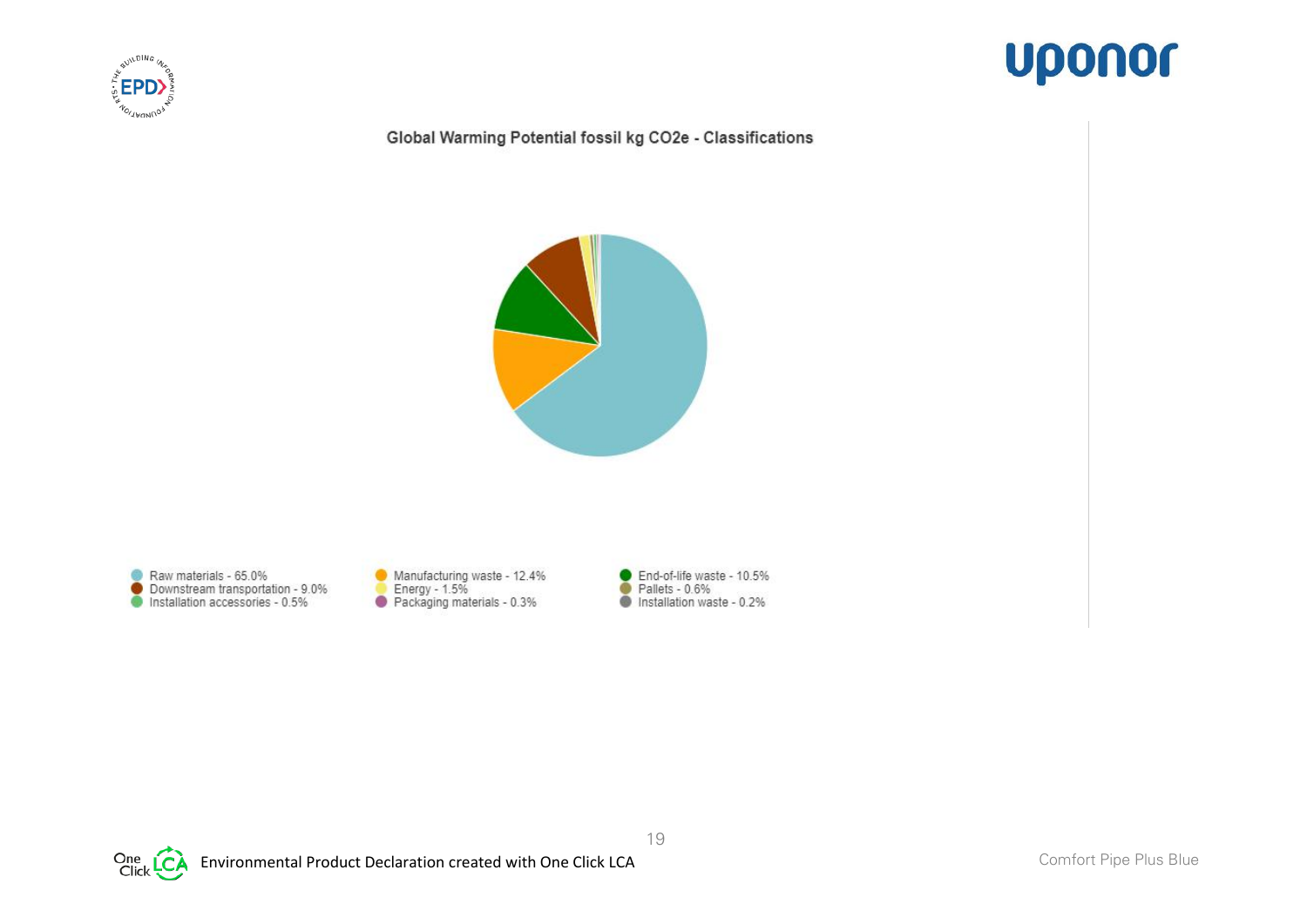



#### Global Warming Potential fossil kg CO2e - Resource types

This is a drilldown chart. Click on the chart to view details





E:Water supply; sewerage, waste m...

Other resource types - 9.7%

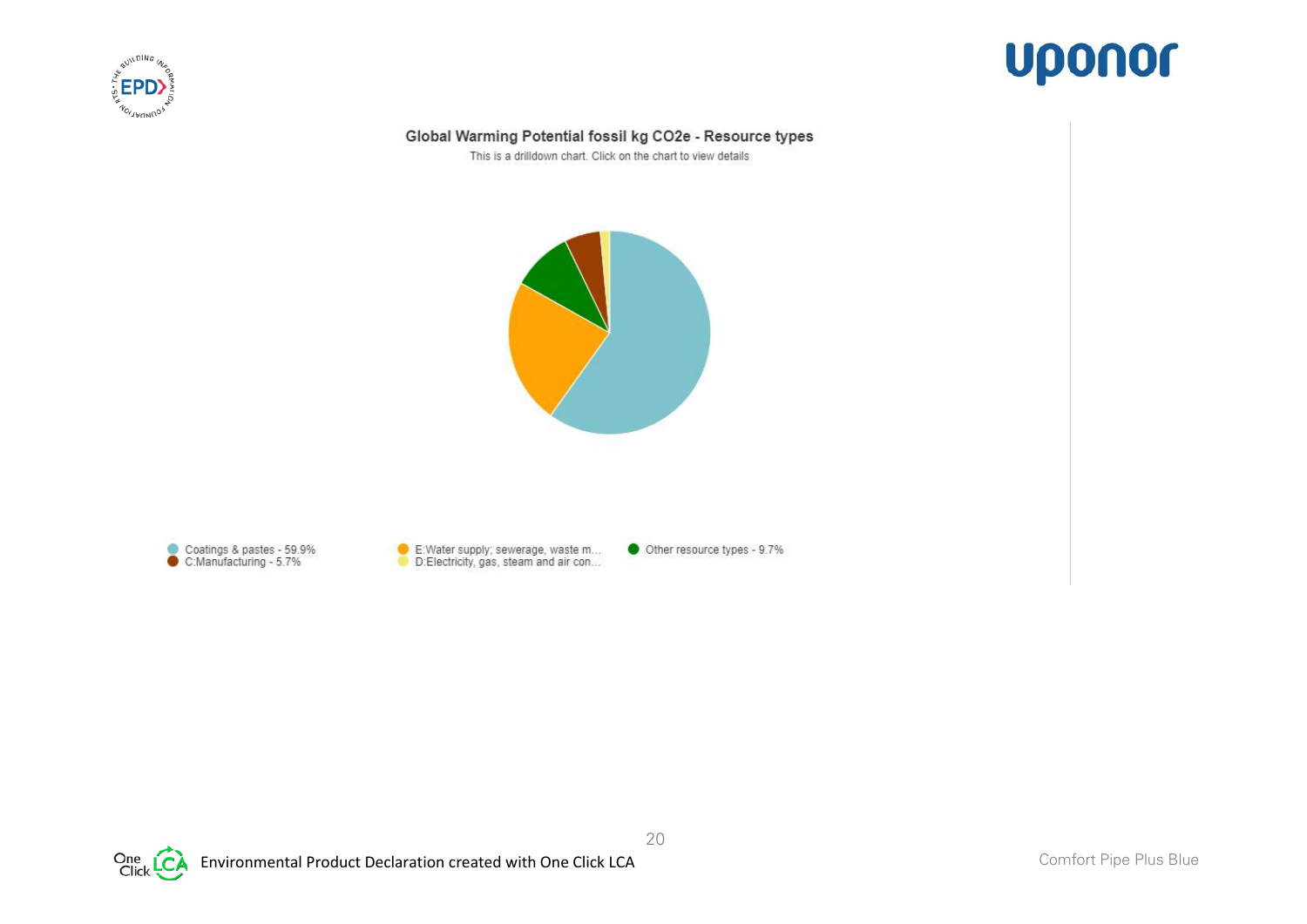



#### Life-cycle impacts by stage as stacked columns